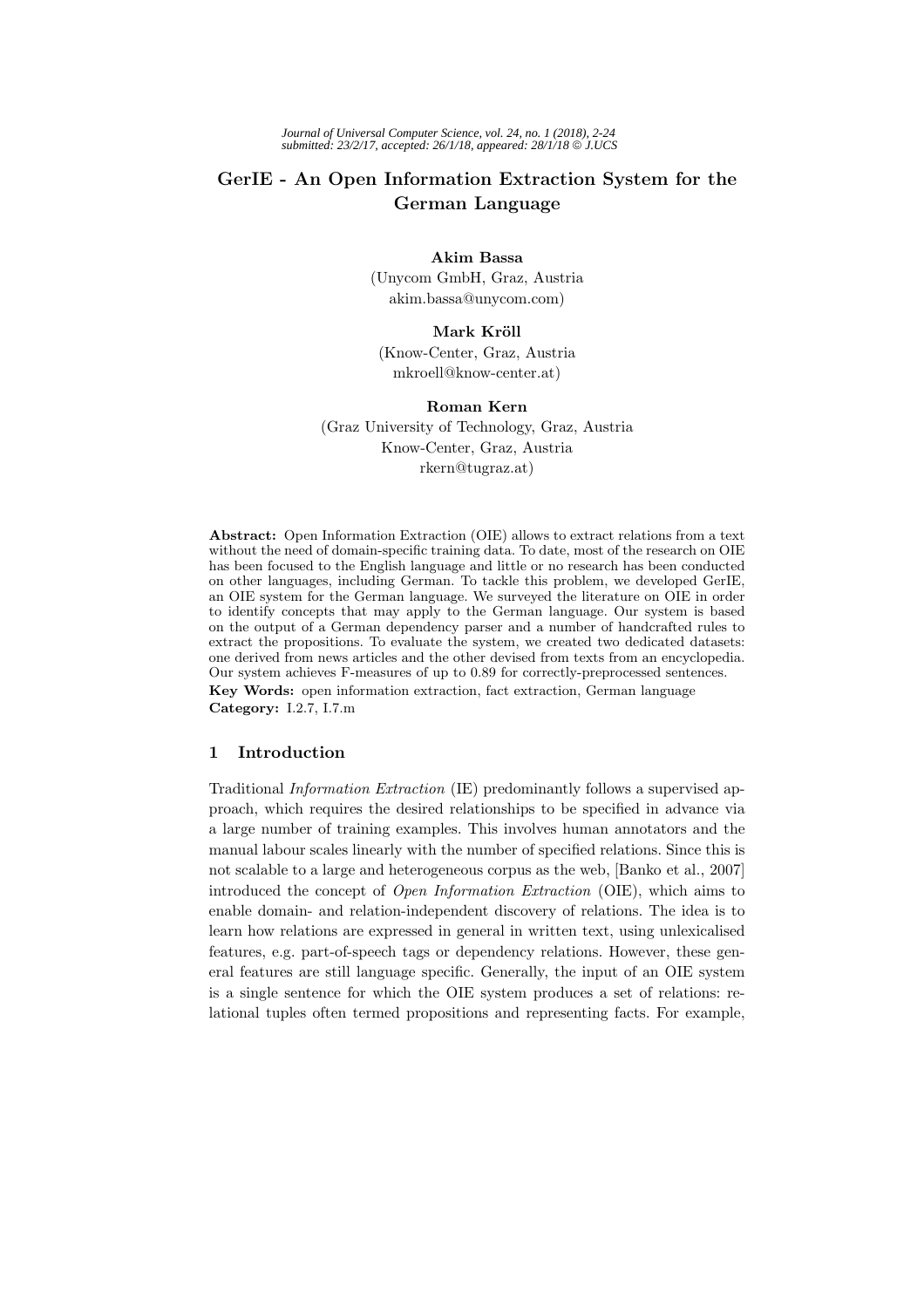the sentence "A. Einstein, who was born in Ulm, has won the Nobel Prize" may yield tuples like ("A. Einstein", "has won", "the Nobel Prize"), ("A. Einstein", "was born") and ("A. Einstein", "was born in", "Ulm"). OIE has many useful applications, including question answering, opinion mining, fact checking and semantic full-text search.

Due to its potential usefulness, OIE has received increasing attention in recent years, and continuous research has improved performance of OIE systems constantly. Nearly all of the work done so far has focused on the English language. Although German is a major language with about 90 million native speakers, only little research effort has been dedicated to building German OIE systems. Since OIE systems use language specific features, English systems are not directly applicable for German. Due to a smaller target audience in comparison with English, fewer resources and tools are available for German. To fill this gap, we developed an OIE system for the German language that is not based on existing systems. Additionally we designed our system in such a way to allow to analyse its own behaviour.

To that end, we first surveyed existing OIE systems and examined if and to what extent these systems can be applied to the German language. This included the investigation of: i) if the existing methods can be applied on the German grammar, and ii) if similar performance can theoretically be expected, and iii) which (German) preprocessing tools are expected to deliver the satisfying results. We used the gained insights in order to develop a German OIE system, which is not based on existing systems, which we named GerIE. In addition we took care to handle special cases, which may cause problems in succeeding processing steps. For example, we excluded propositions derived from direct speech by default since such information should not be treated identical to other propositions in many use-case scenarios. To evaluate GerIE's performance, we created a German OIE evaluation dataset based on two domains, news and encyclopedia. The published results and datasets should provide a benchmark for future systems.

#### **2 Background**

In order to develop a OIE system for the German language we placed an emphasis on the initial in-depth analysis of the existing literature. We focused on the body of research published on Open Information Extraction, as well as related research to acquire a good understanding of the various algorithmic approaches, their key characteristics, their performance, and the potential to be applied on the German language.

[Piskorski and Yangarber, 2013] define Information Extraction (IE) as follows: "The task of Information Extraction is to identify instances of a particular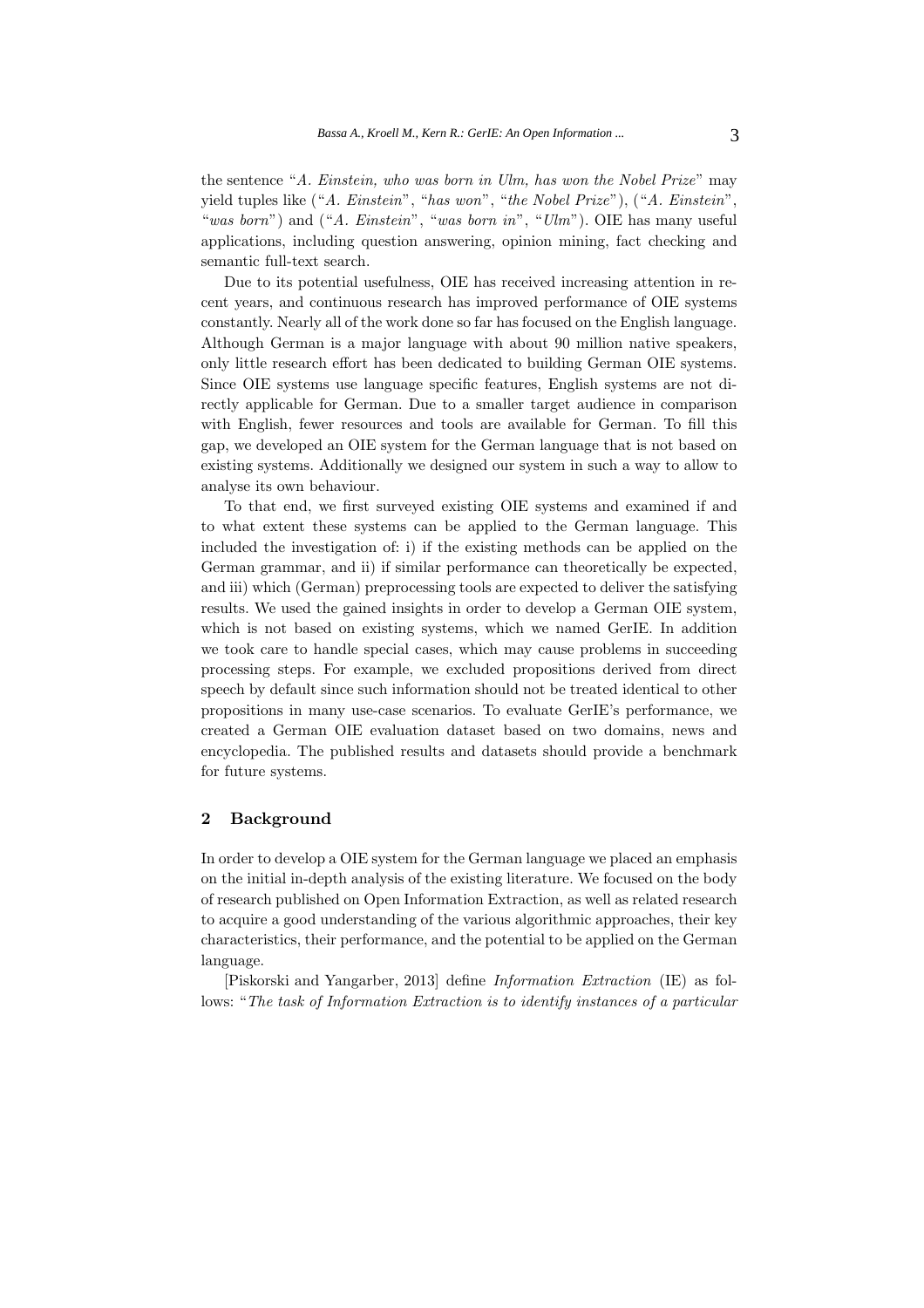pre-specified class of entities, relationships and events in natural language texts, and the extraction of the relevant properties (arguments) of the identified entities, relationships or events." Many of the existing systems approach the task of IE as a supervised machine learning task, rather than manual rules, heuristics and unsupervised methods. With that regard, (ground truth) data sets have to be first established and later used for training and testing. This is a taxing job, since the annotation process has to be conducted manually by experts. Moreover, in order for the supervised machine learning algorithms to produce good results, the data sets have to exceed a certain size. Another drawback of this approach is that for each new domain and type of entity/relation this process must be repeated. Therefore, transferring a traditional IE model to a new domain requires much effort.

Open Information Extraction (OIE) was originally introduced in 2007 by [Banko et al., 2007] to tackle the challenge of scaling up IE to the web. The web has several properties that make traditional IE inapplicable. First, it contains all possible kinds of domains and article types, whereas most of IE work is concentrated on specific domains. Secondly, the set of relations of interest on the web is often unknown and their number is high, which also makes the use of IE with its predefined relations impractical. Lastly, the web contains billions of documents meaning that a highly scalable extraction techniques must be applied.

We surveyed algorithms for OIE, which are briefly described in the following section. An overview of the covered systems is provided in Table 1. Most of the proposed systems target the English language, and only few systems have been developed for other languages. The majority of systems make use of grammatical dependencies, and Part-of-Speech (POS) is the next popular input. Some systems additionally take noun phrases (NP) produced by a chunking parser, as input. Named entity recognition (NER) was also considered. Only one system bases its analysis on the results of a Semantic Role Labelling (SRL), which is typically associated with a high runtime complexity.

# **2.1 English OIE Systems**

[Banko et al., 2007] proposed the TextRunner system, which used a Naive Bayes classifier to train a model based on shallow features and could then extract triples in a single pass over a corpus. Wanderlust [Akbik and Broß, 2009] was the first to utilise deep syntactic parsing in the form of link grammar [Sleator and Temperley, 1995]. This system automatically learned 46 patterns from an annotated corpus of 10,000 sentences.

[Wu and Weld, 2010] proposed the systems  $WOE^{pos}$  and  $WOE^{parse}$ . The former one works with shallow features in combination with Conditional Random Fields, and the latter one uses features from dependency parse trees in combination with a pattern learner to establish whether the shortest path between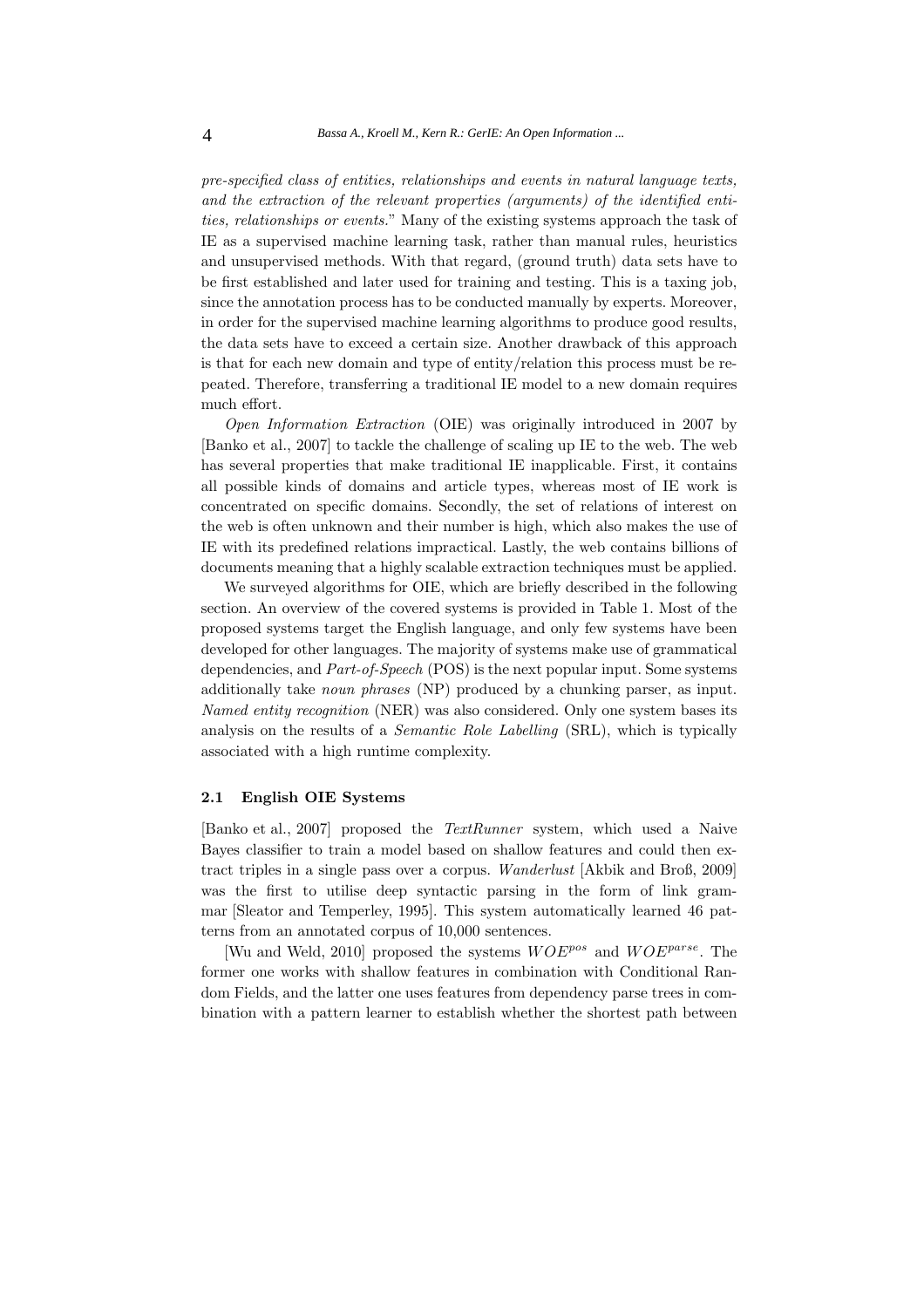| <b>System</b>         |          | Year Input                                        | <b>Pattern Creation</b>                                                       |              | <b>Trained Languages</b> |
|-----------------------|----------|---------------------------------------------------|-------------------------------------------------------------------------------|--------------|--------------------------|
| TextRunner            |          | 2007 PoS, NP-chunks                               | Naive Bayes classifier                                                        | $\checkmark$ | English                  |
| StatSnowball 2009 PoS |          |                                                   | Markov logic networks                                                         | ✓            | English                  |
| Wanderlust            | 2009     | link grammar                                      | pattern learner                                                               | ✓            | English                  |
| $WOE^{parse}$         | 2010     | dependencies                                      | pattern learner                                                               | $\checkmark$ | English                  |
| $WOE^{pos}$           | 2010     | PoS, NP-chunks                                    | CRF                                                                           | ✓            | English                  |
| SRL-IE                | 2010     | SRL                                               | rule-based conversion                                                         |              | English                  |
| ReVerb                |          | 2011 PoS, NP-chunks                               | syntactic and<br>lexical<br>$constraints + logistic$<br>regression classifier | ✓            | English                  |
| DepOE                 |          | 2012 dependencies                                 | hand-crafted rules                                                            |              | English,                 |
|                       |          |                                                   |                                                                               |              | Romance                  |
|                       |          |                                                   |                                                                               |              | languages                |
| Kraken                |          | 2012 dependencies                                 | hand-crafted rules                                                            |              | English                  |
| OLLIE                 |          | 2012 dependencies                                 | Open Pattern Learning                                                         |              | English                  |
| Patty                 |          | 2012 dependencies                                 | frequent itemset min-<br>ing                                                  | ✓            | English                  |
| ClausIE               |          | 2013 dependencies,                                | hand-crafted rules                                                            |              | English                  |
|                       |          | constituents                                      |                                                                               |              |                          |
| <b>LSOE</b>           | 2013 PoS |                                                   | Qualia Structure Based<br>Patterns                                            |              | English                  |
| CSD-IE                | 2013     | constituents                                      | hand-crafted rules                                                            |              | English                  |
| TК                    | 2013     | dependencies                                      | SVM tree kernels                                                              | ✓            | English                  |
| ExtrHech              | 2013 PoS |                                                   | hand-crafted rules                                                            |              | Spanish                  |
| ReNoun                |          | 2014 dependencies,<br>NP-chunks, NER              | pattern learner                                                               |              | English                  |
| <b>SCOERE</b>         |          | 2014 dependencies,<br>constituents,<br><b>NER</b> | $_{\rm CRF}$                                                                  | ✓            | Chinese                  |
|                       |          | BoostingOIE 2014 PoS, NP-chunks                   | hand-crafted rules                                                            |              | English                  |
| ArgOE                 |          | 2015 dependencies                                 | hand-crafted rules                                                            |              | English,                 |
|                       |          |                                                   |                                                                               |              | Portugese,               |
|                       |          |                                                   |                                                                               |              | Spanish                  |
| PropsDE               |          | 2016 dependencies                                 | (transferred)<br>hand-<br>crafted rules                                       |              | German                   |
| GerIE                 |          | 2018 dependencies                                 | hand-crafted rules                                                            |              | German                   |

Table 1: Overview of existing OIE systems together with their characteristics, i.e. the expected input, how the patterns are created, whether they require annotated training data as well as the designated language - Non-English parsers are in italics.

two noun phrases expresses a relation. Unlike TextRunner, they have a highquality training corpus obtained from Wikipedia by automatically matching the infobox attribute values to the corresponding sentences. By directly comparing  $WOE^{parse}$  and  $WOE^{pos}$  they showed that, unlike shallow features, dependency parse features improve the precision and recall.

StatSnowball [Zhu et al., 2009] used shallow parsing techniques since they are less expensive and more robust. They viewed the pattern selection as a problem of structure learning in Markov logic networks [Kok and Domingos, 2005].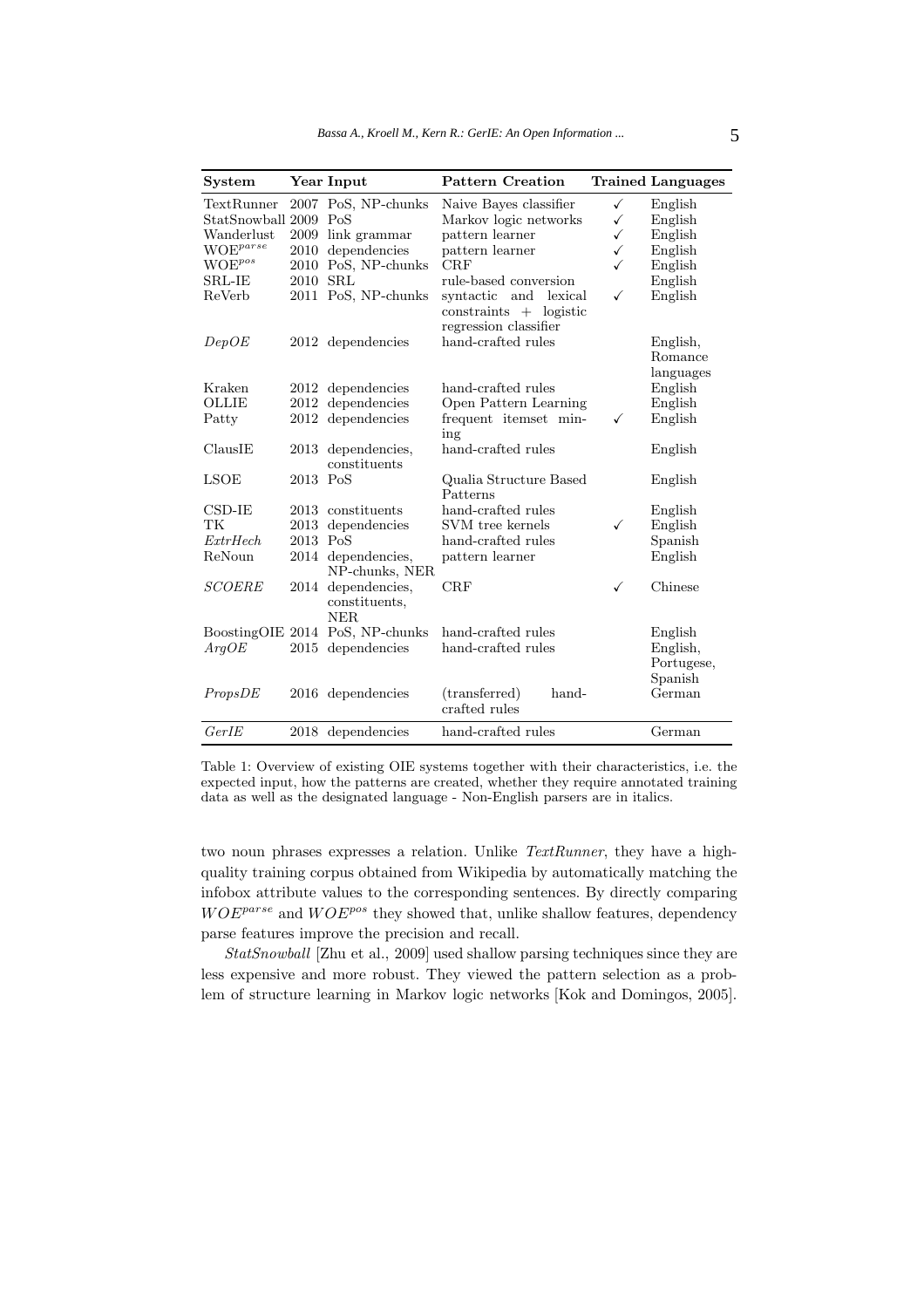[Fader et al., 2011] proposed ReVerb, the successor of TextRunner that aims to prevent TextRunner's frequent errors, i.e. incoherent and uninformative extractions. To that end, they articulated syntactic and lexical constraints on binary, verb-based relation phrases, which yielded more informative relations.

[Christensen et al., 2010] observed that semantically labelled arguments in a sentence often match the arguments in the OIE extractions, and the verbs often correspond to the OIE relations. Based on this observation, they proposed a system (SRL-IE) that converts the output of a Semantic Role Labelling system to OIE facts. The downside of this approach is low precision for highly redundant text (as expected for web content).

[Akbik and Löser, 2012] developed Kraken using their previous work Wanderlust demonstrating that a limited number of patterns can suffice for deep syntactic parsed sentences. As a result, Kraken applies dependency parsing in combination with hand-crafted rules.

Following the trend of using dependency-parse features, [Schmitz et al., 2012] created OLLIE, the successor of ReVerb. OLLIE uses high precision tuples of ReVerb to bootstrap a training set for its pattern learner. In contrast to previous OIE systems, it also extracts relations mediated by nouns or adjectives. Additionally, it includes essential contextual information in the extractions (e.g. when the relation is within a belief or conditional context). [Xu et al., 2013] adapted a SVM dependency tree kernel model [Moschitti, 2006] for their system  $(TK)$ , achieving results superior to OLLIE and ReVerb.

[Nakashole et al., 2012] applied OIE to their system (Patty) in order to organise the extracted relations into synsets and finally create a taxonomy, similar to WordNet [Fellbaum, 1998]. They used dependency parsing and named entity recognition to extract a relation and assign it a to pattern synsets, such as: <Politician> politician from <State>

[Del Corro and Gemulla, 2013] introduced the clause-based approach implemented in ClausIE, separating the detection and generation of facts. They worked with hand-crafted rules utilising the dependency structure of a sentence. Furthermore, they identified the type of clauses according to the grammatical function of its constituents and exploited this knowledge to generate multiple propositions out of a single clause.

LSOE [Castella Xavier et al., 2013] was the first system using hand-crafted rules for POS-tagged texts, utilising the Qualia structure [Cimiano and Wenderoth, 2005], which provides additional information about the role of words in a sentence.

[Bast and Haussmann, 2013] applied a technique termed contextual sentence decomposition, to decompose a sentence into pieces that semantically belong together. They employ rules to convert the output of a constituency parser to a Sentence-Constituent-Identification tree and showed that the new representation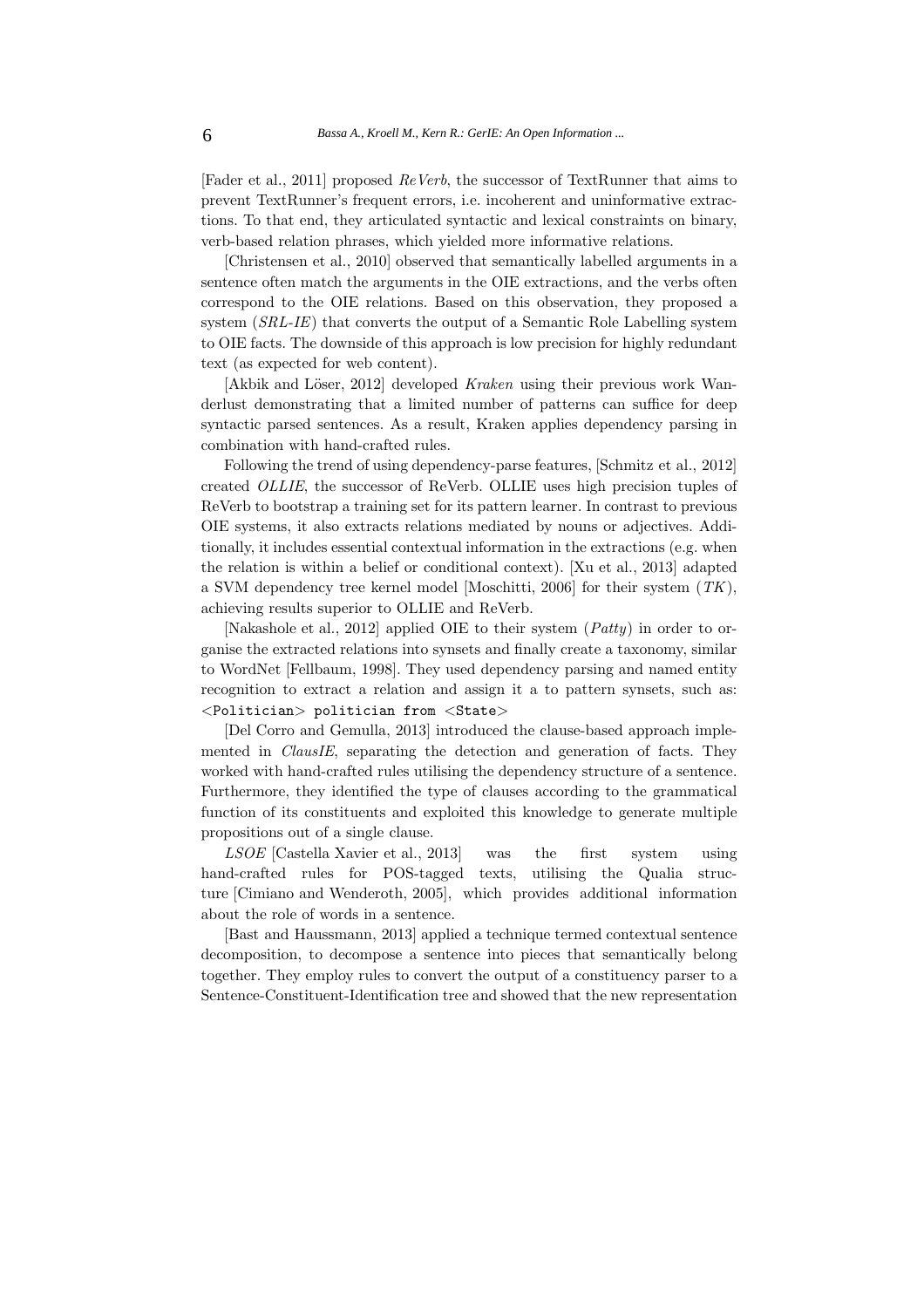allows for easy extraction of various types of relations for their system (CSD-IE).

While most of the OIE systems focused only on verb-mediated relations. [Xavier and de Lima, 2014] proposed a method (BoostingOIE) to enrich a text in such a way that common OIE systems could also extract noun compounds (glass vase) and adjective-noun pairs (raw food). The idea was to replace the phrase with a modified phrase containing a verb that has the same meaning. Finally, ReNoun [Yahya et al., 2014] focused entirely on the extraction of nounmediated relations, accounting for the lack of work done in this area.

# **2.2 Other Languages**

[Gamallo et al., 2012] showed that their system, DepOE, made OIE based on dependency trees suitable for languages other than English. They used a multilingual parser with a common output tagset for the supported languages (English and Romance languages).

The improved multilingual OIE system ArgOE [Gamallo and Garcia, 2015] attempted to be more open to various dependency parsers by using the CoNLL-X format. Due to the gap in performance of the multilingual parsers compared with the English parsers, these results were not as good as the previously published results.

[Falke, 2016] showed that an OIE system for the English language can be applied to German, when porting the rules from English to a new target language. They named their system PropsDE.

[Zhila and Gelbukh, 2013] described the Spanish system  $ExtrHech$ , working with POS-tagged input and semantic constraints, demonstrating that for Spanish this approach delivers similar results as for English. [Wang et al., 2014] applied OIE on Chinese articles (SCOERE), but chose to use a semi-supervised method and focused on a fixed set of entities (i.e. person, organisation, location and time).

# **2.3 Target Properties**

Apart from the three main target properties of an OIE system (domain independence, automation and efficiency), there is a number of additional, noteworthy criteria mentioned in the literature.

#### **2.3.1 Minimality**

CSD-IE [Bast and Haussmann, 2013] aims to extract relations that are minimal. This means that a relation should not contain other relations. In the sentence "President Barack Obama was born in the USA." two minimal extractions would be [Barack Obama][is][President] and [Barack Obama][was born][in the USA]. A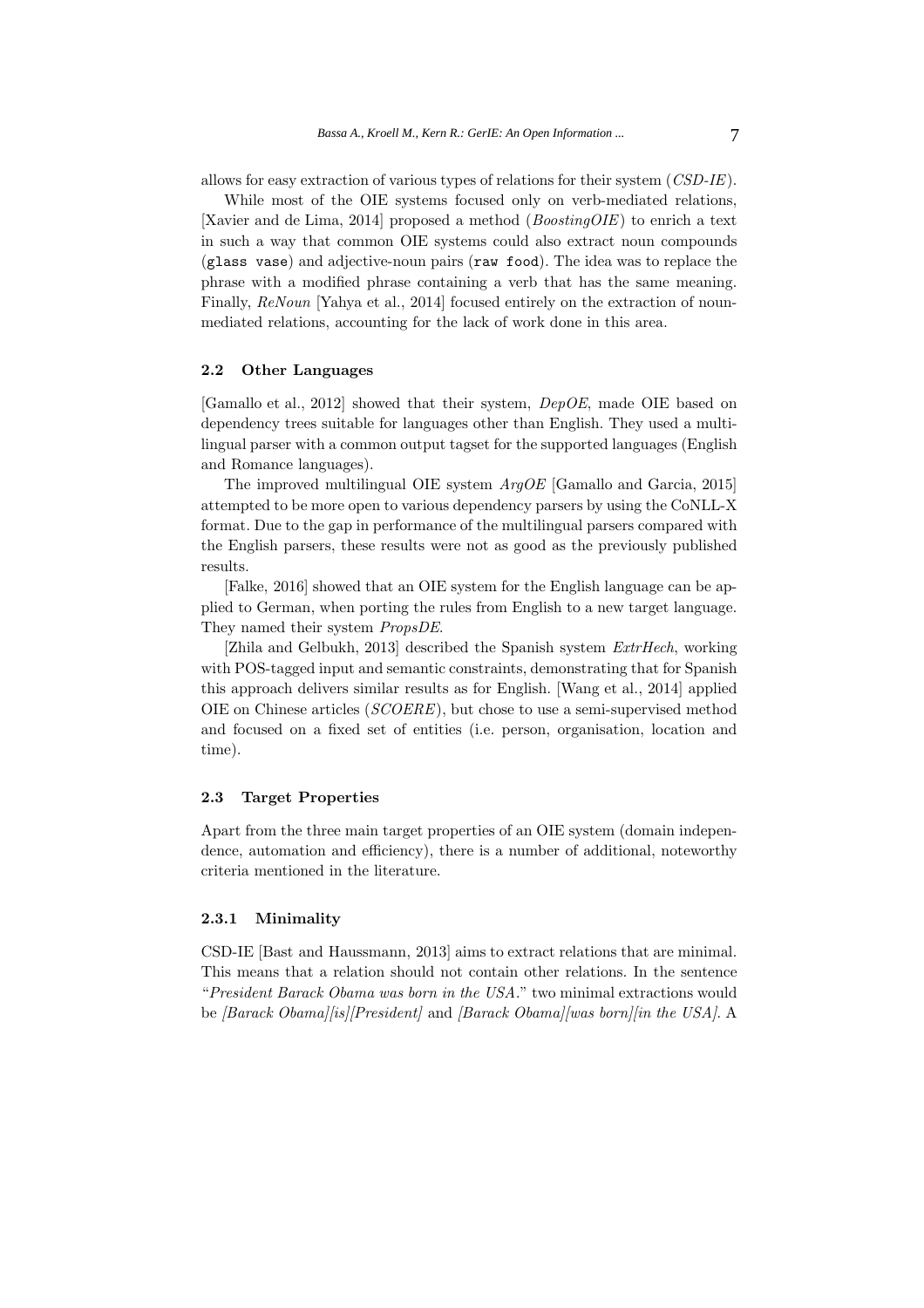non-minimal fact would be *[President Barack Obama][was born][in the USA]*, which should be avoided. Minimality is also required when the information of a separated fact cannot be excluded from another fact. In this case, the excluded fact may be referenced:

 $\#1: [Obama][said]/that \#2]$ 

 $#2: [America]/is not][a$  Christian nation

The authors provided two reasons why minimality should be incorporated: i) the use of extracted relations in semantic full-text search, and ii) easier transformation of OIE triples into disambiguated relations within a formal ontology.

#### **2.3.2 Levels of Granularity**

Levels of granularity describe how the extracted fact is stored or provided for further use. For example the reported tuples could consist only of the surface forms, or have a more rich representation also including the respective lemmas or grammatical information. Depending on the consumer of the OIE output such information might be highly or not at all relevant. [Gamallo et al., 2012] emphasise that "substantial postprocessing is needed to derive relevant linguistic information from the tuples", which is why it is not enough to output triples in textual form. To that end, DepOE [Gamallo et al., 2012] additionally provides syntax-based information, POS tags, lemmas and heads. The successor of DepOE, ArgOE [Gamallo and Garcia, 2015], also has this property.

# **2.3.3 Separation of Detection and Representation**

OIE systems decoupling the process of detection of relations and their representation allow for a higher flexibility. This approach was first presented by [Del Corro and Gemulla, 2013] and implemented in their system ClausIE. For a detected clause *[Gandhi was born in India.]* different propositions may be generated, e.g. [Gandhi][was born][], [Gandhi][was][born in India], etc. CSD-IE uses a similar approach by decomposing sentences into their basic constituents and afterwards creating triples out of these constituents.

#### **2.3.4 Separation of Relation Detection and Relation Extraction**

[Xu et al., 2013] addressed the task of determining whether a relation between a pair of entities in the sentence exists before extracting the information. The authors pointed out that previous OIE systems ignored this question and reported conflicting results. This task is difficult since it is not always clear what a relation constitutes. For instance in the phrase "Newton eats apple pie.": is there a relation between Newton and apple?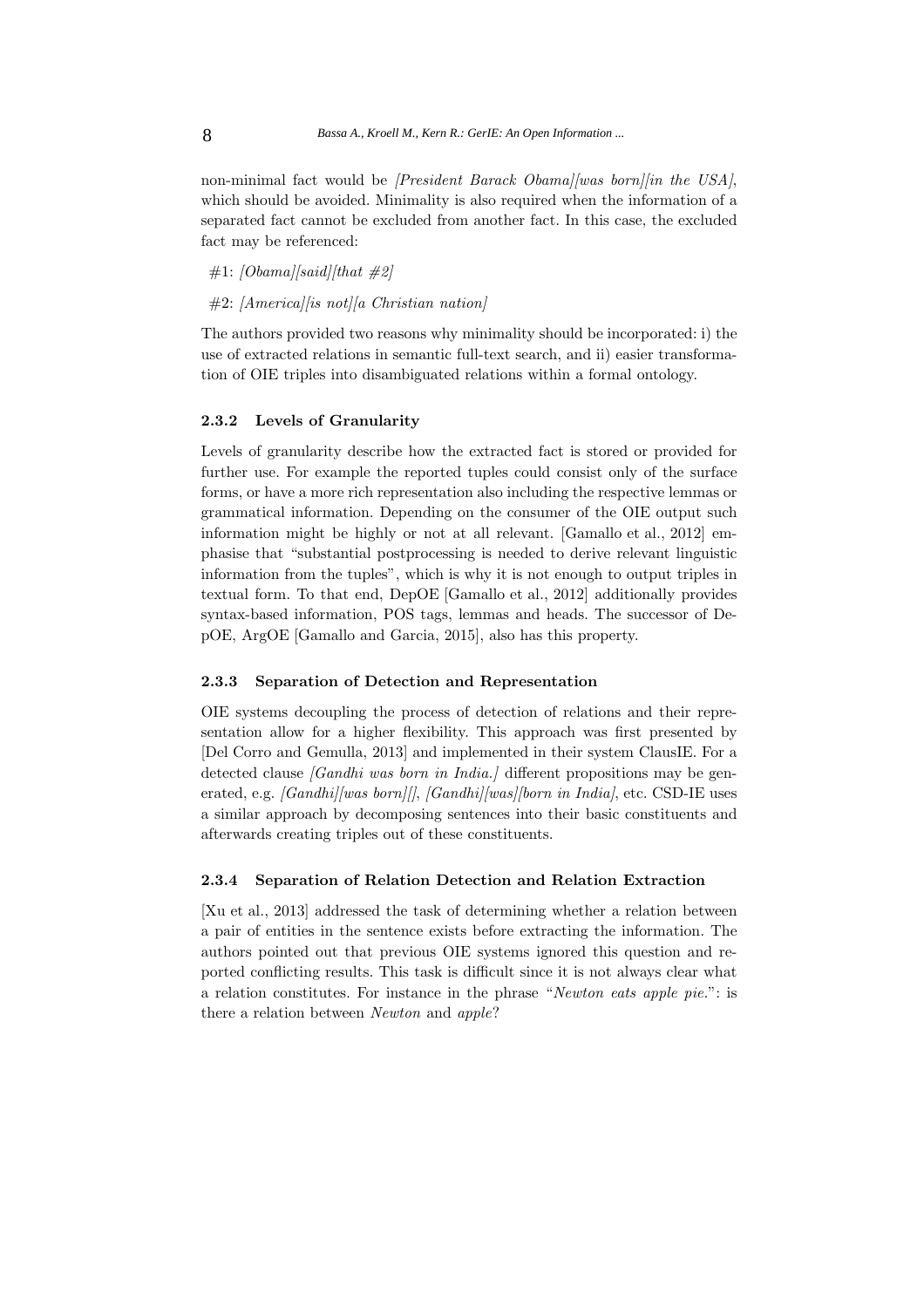# **2.4 Summary of OIE approaches**

The majority of recent OIE systems rely on grammatical dependencies as their main features. Therefore, the usage of grammatical dependencies appears to be a promising starting point when developing an OIE for a new language. But this is limited to cases, where mature deep parsing tools are available for the new language, which is currently restricted to a small sub-set of languages. Fortunately, there are a number of parsing libraries available for the German language.

In terms of pattern creation there is a higher degree of diversity, which generally can be divided into two main categories: hand crafted rules and machine learning techniques. Both approaches are associated with their distinctive advantages and disadvantages. While machine learning approaches typically offer good performance, the learnt models tend to be difficult to comprehend. Hand crafted rules are a preferred choice, if the design goal is interpreting the result of the algorithm by human experts. Therefore, if an OIE system is developed for a new language, hand crafted rules allow for a more in-depth analysis of the results.

### **2.5 German vs. English**

Although English and German share many characteristics, they have a number of key differences. In fact, some of these differences prevent English OIE systems from being directly applied to a German text.

#### Alphabet

In addition to 26 Latin based letters in English, German has ß (ligature of s and z) and Umlaute ( $\ddot{a}$ ,  $\ddot{o}$ ,  $\ddot{u}$ ). This should generally pose no problems since OIE system typically operate on a word based level.

# Capitalisation

Another obvious difference is the capitalisation of words in sentences. While in English only proper nouns start with an upper case letter, in German this is also the case for common nouns. This is expected to have an impact on the Part-of-Speech tagging methods of the parser component and thus may have an influence on the quality of the OIE system.

# Gender

Unlike English nouns, German nouns are either masculine, feminine or neutral. The article depends on the gender of the noun, e.g. die/eine Sonne (the/a sun), der/ein Mond (the/a moon), das/ein Haus (the/a house). This does affect the textual representation of relations.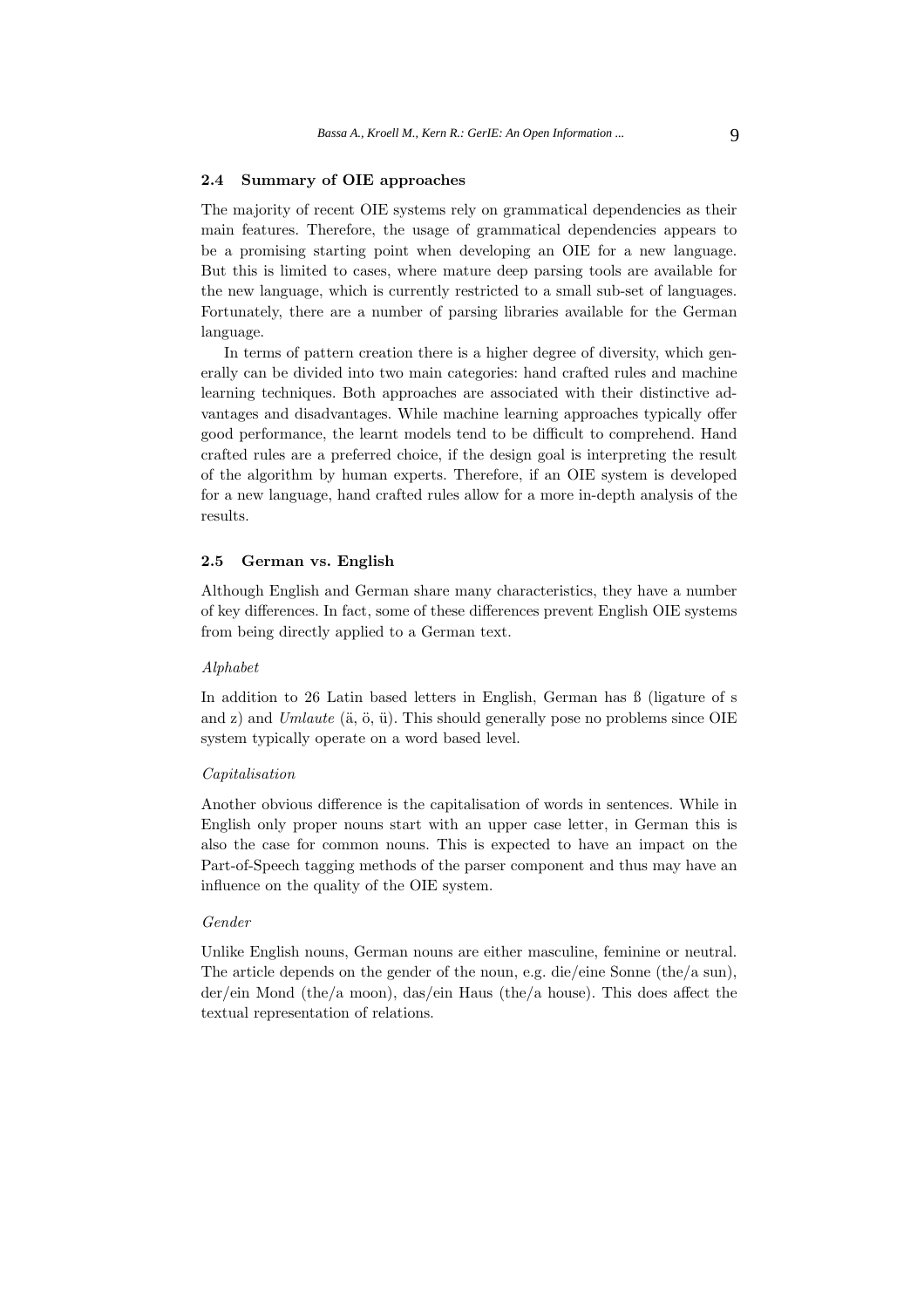# Cases

German has four cases to describe a word's function in the sentence: nominative, accusative, dative and genitive. They are required to give the correct meaning to a sentence, because the word order is not as fixed as in English. The article changes depending on the case as well [Hentschel and Weydt, 2003, pp. 167-190].

# Word order

English generally adheres to the subject-verb-object order, while in German there are few rules pertaining to the word order. The four cases complement the missing rules and provide the information needed to a sentence to be comprehensible. The high flexibility on how word might be shuffled within sentence has implications on the performance of German OIE systems, since it poses a challenge to the task of dependency parsing.

# Subjunctive and noun semantics

Among the noteworthy grammatical differences between German and English is the usage of the subjunctive mood, where in German exist the so called present subjunctive and the past subjunctive. The German subjunctive allows for encoding hypothetical situations, where in English one would use "would" or phrases like "as if". Another difference is the so called Funktionsverbgefüge, where the semantics are in part transferred from the verb to the noun. For example, the literal translation for the German phrase "eine Frage stellen" would be "to put a question". These differences may have an impact on the quality of the German parsing components and thus indirectly influence the performance of the German OIE system.

#### Tools and Resources

Although this criterion is not different for the two languages, it may have profound effects on the performance of OIE systems. The available tools for preprocessing and parsing for the English language, as well as the available corpora, outnumber those for the German language. Another noteworthy difference is that the tagsets for English and German are not identical, and neither are the grammatical dependencies used. Table 2 provides a comparison of selected POS tags for the German TIGER corpus and their counterparts in the universal tagset<sup>1</sup>.

#### Potential for OIE

Due to the differences between English and German one can identify promising key features for building a German OIE system. In particular, due to the more flexible word order in the German language, the usage of dependency parsing appears to be more promising than constituency parsing.

 $1$  http://universaldependencies.org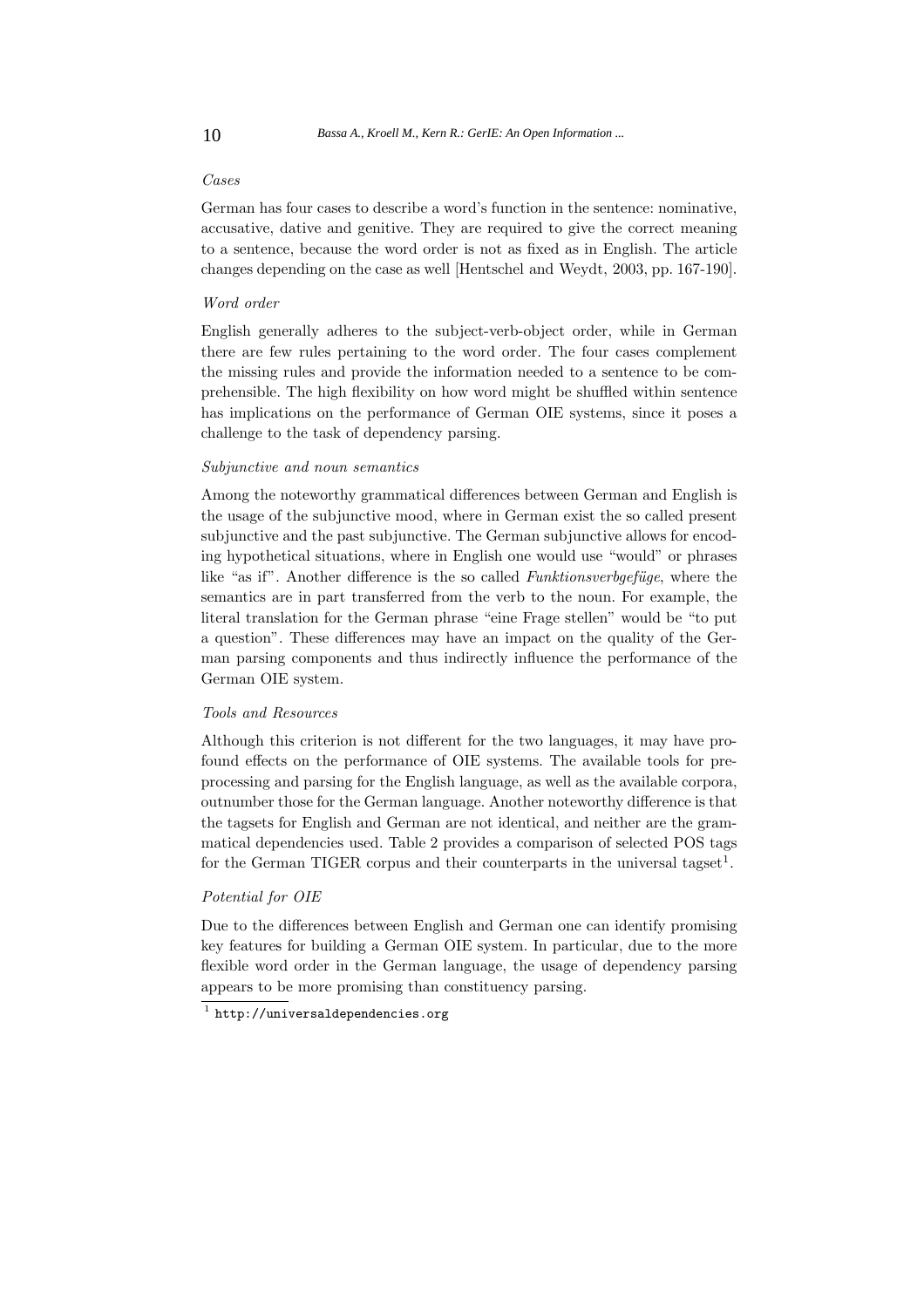| <b>TIGER</b>  | Universal    | Description        |
|---------------|--------------|--------------------|
| NN            | <b>NOUN</b>  | Noun               |
| <b>NE</b>     | <b>PROPN</b> | Proper noun        |
| <b>PIS</b>    | <b>PRON</b>  | Pronoun            |
| <b>PPOSAT</b> | PRON         | Possessive pronoun |
| <b>PRELAT</b> | <b>PRON</b>  | Relative pronoun   |
| <b>APPR</b>   | ADP          | Preposition        |





Figure 1: The architecture of our GerIE system: The processing is arranged as a pipeline offering a flexible addition of modules.

#### **System Architecture**  $\boldsymbol{3}$

This section describes GerIE, our proposed OIE system for the German language, which takes dependency-parsed sentences as input. For the parsing of sentences, we selected Mate Tools<sup>2</sup>, which can carry out lemmatisation, part-of-speech tagging, morphological tagging and dependency parsing. The provided models were trained on the full German TIGER corpus<sup>3</sup> meaning that all extraction patterns

 $2$  https://code.google.com/archive/p/mate-tools/ (version: anna 3.61)

 $\noindent \begin{minipage}{0.9\linewidth} 3 <http://www.ims.uni-stuttgart.de/forschung/ressourcen/korpora/tiger_en>. \end{minipage}$ html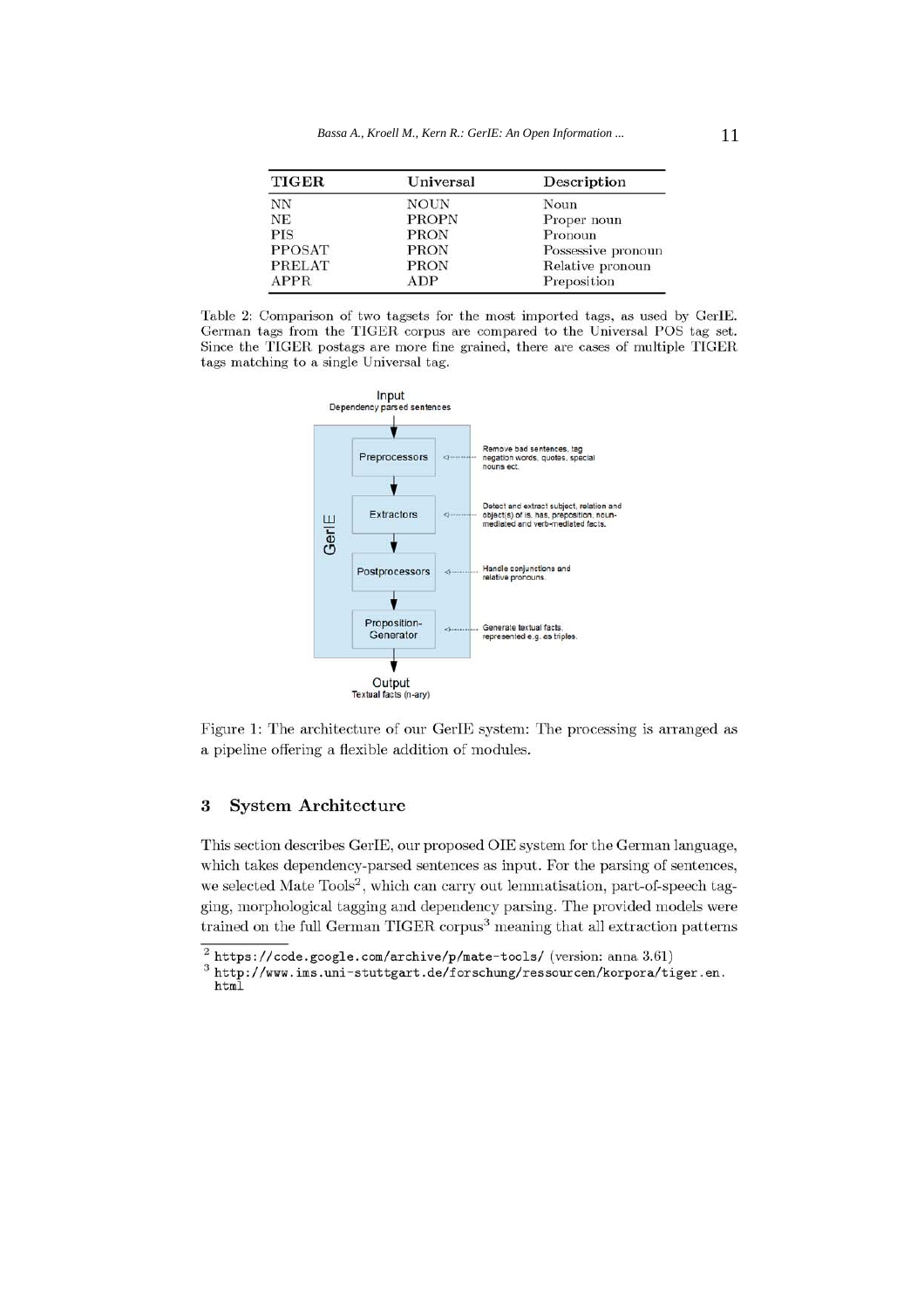| Dependency  | Interpretation                |
|-------------|-------------------------------|
| АG          | Genitive adjunct              |
| APP         | Apposition                    |
| MNR         | PP adjuncts (in noun phrases) |
| NΚ          | Noun kernel modifier          |
| $_{\rm SB}$ | Subject                       |
| PD          | Predicate                     |
| РG          | Pseudo-genitive               |

Table 3: Overview of selected grammatical dependencies as produced by the Mate tools and models.

|           | <b>Rule Pattern</b>                                               |
|-----------|-------------------------------------------------------------------|
| $i_{1}$   | $NN \stackrel{NK}{\longleftarrow} N$                              |
| $\dot{i}$ | $NN \xrightarrow{APP} N$                                          |
| $i_{3}$   | $NN \xrightarrow{AG} PIS \xleftarrow{APP} N$                      |
| $i_4$     | $NN \xrightarrow{SB PD} V \xrightarrow{SB PD} N$                  |
| $i_{5}$   | $N \xrightarrow{APP} NN \xrightarrow{PG} APPR \xrightarrow{NK} N$ |
| $i_{6}$   | $*\stackrel{SB}{\longleftarrow}V\stackrel{O}{\longrightarrow}*$   |

Table 4: List of patterns representing the "Is-Fact Rules", as applied on the dependency tree.

were specifically created for the tagsets used in this corpus<sup>4</sup>. Therefore, any parser trained on the TIGER corpus can be used by GerIE. Table 3 provides relevant grammatical dependencies together with their interpretation, selected by the one being used by GerIE.

We adopted *minimality* since it improves the quality of the extracted facts and separation of detection and representation since this helps to enforce minimality and allows for easier changes and customisation. Levels of granularity were disregarded since no substantial post processing is currently available. If necessary, additional output information could still be added at a later time with minor effort. Separation of relation detection and extraction was also discarded since its two parts are tightly bound; the moment a proper relation pattern is detected in a sentence, it is extracted.

Once the sentence is parsed, our proposed OIE system is applied to the dependency tree generating propositions in plain text form. The system consists of a pipeline architecture comprising four main stages, as depicted in Figure 1.

<sup>4</sup> http://www.ims.uni-stuttgart.de/forschung/ressourcen/korpora/ TIGERCorpus/annotation/tiger\_introduction.pdf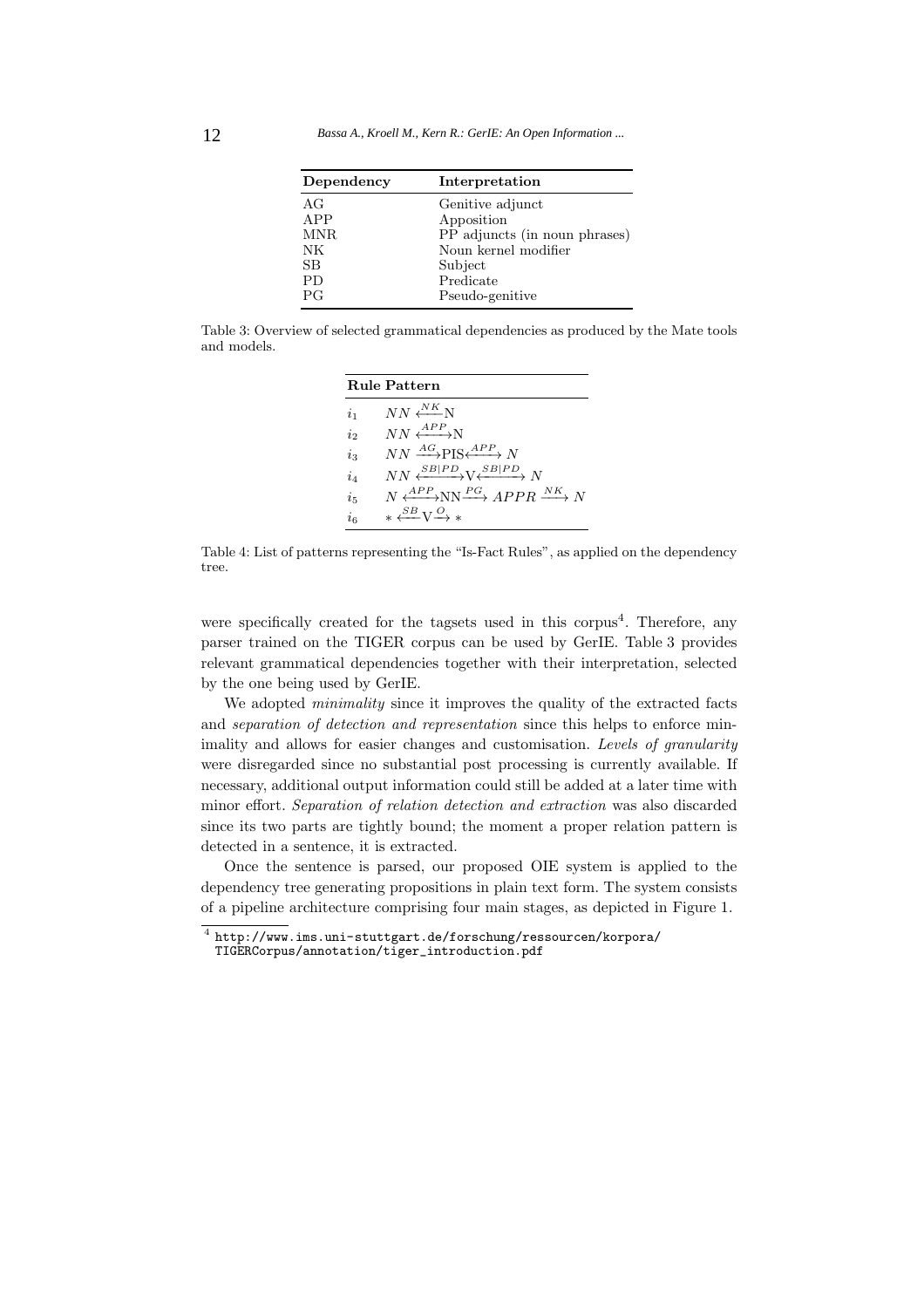| <b>Rule Pattern</b> |                                                                         |  |
|---------------------|-------------------------------------------------------------------------|--|
| $h_1$               | $NN \stackrel{AG}{\longleftarrow} N$                                    |  |
| h <sub>2</sub>      | $NN \stackrel{NK}{\longleftarrow} PPOSAT$                               |  |
| $h_{3}$             | $(RC)NN \stackrel{AG}{\longleftarrow} PRELAT$                           |  |
| $h_A$               | $NN \stackrel{PG}{\longleftarrow} APPR \stackrel{NK}{\longleftarrow} N$ |  |
| h.                  | Compound Word                                                           |  |

Table 5: List of patterns used to detect "Has-Fact" relations.

#### **3.1 Preprocessors**

The first step is preprocessing of the received dependency trees by adding additional annotations to the tree. To that end, interrogative clauses are removed from further processing since they are likely to not contain any facts, e.g. Does alien life exist? Additionally, sentences that do not contain a verb as a root element in their dependency tree structure are considered malformed or uninformative and are removed, e.g. On the contrary.

Next, quote symbols and POS tags are used to detect direct speech with the aim to prevent relations to be extracted from these. The reason is the observation that direct speech often represents a personal opinion that may not be a fact, e.g. Kevin says: "Alien life exists". Although the sentence is still processed, the extraction of facts in between the quotes is omitted.

Nouns are further analysed and assigned to more specific categories. Nouns that are numbers (e.g. thousand), quantities (e.g. handful) or units (e.g. meter) are additionally annotated to facilitate the lookup of words in a sentence with a gazetteer list containing the names of units, numbers,  $etc<sup>5</sup>$ .

Words that may negate a fact, such as not, no, nobody, are marked as well with the help of a list of known negation words<sup>6</sup>. These words are essential in a proposition since they can completely change its meaning.

# **3.2 Extractors**

In this step the rules to extract facts are executed. We identified five types of relations associated with a set of rules. Tables 4 to 6 and Figures 2 and 4 provide a graphical notation, which can be interpreted as following: Nodes represent POS tags and edges are dependency labels. A rule matches, if there is a match in the

 $\overline{5}$  Based on https://de.wikipedia.org/wiki/Liste\_physikalischer\_Gr\%C3\ %B6\%C3\%9Fen and http://www.canoo.net/services/GermanSpelling/Regeln/

 $6$  http://www.canoo.net/services/OnlineGrammar/Satz/Negation/ Negationswort/index.html (29.09.2016)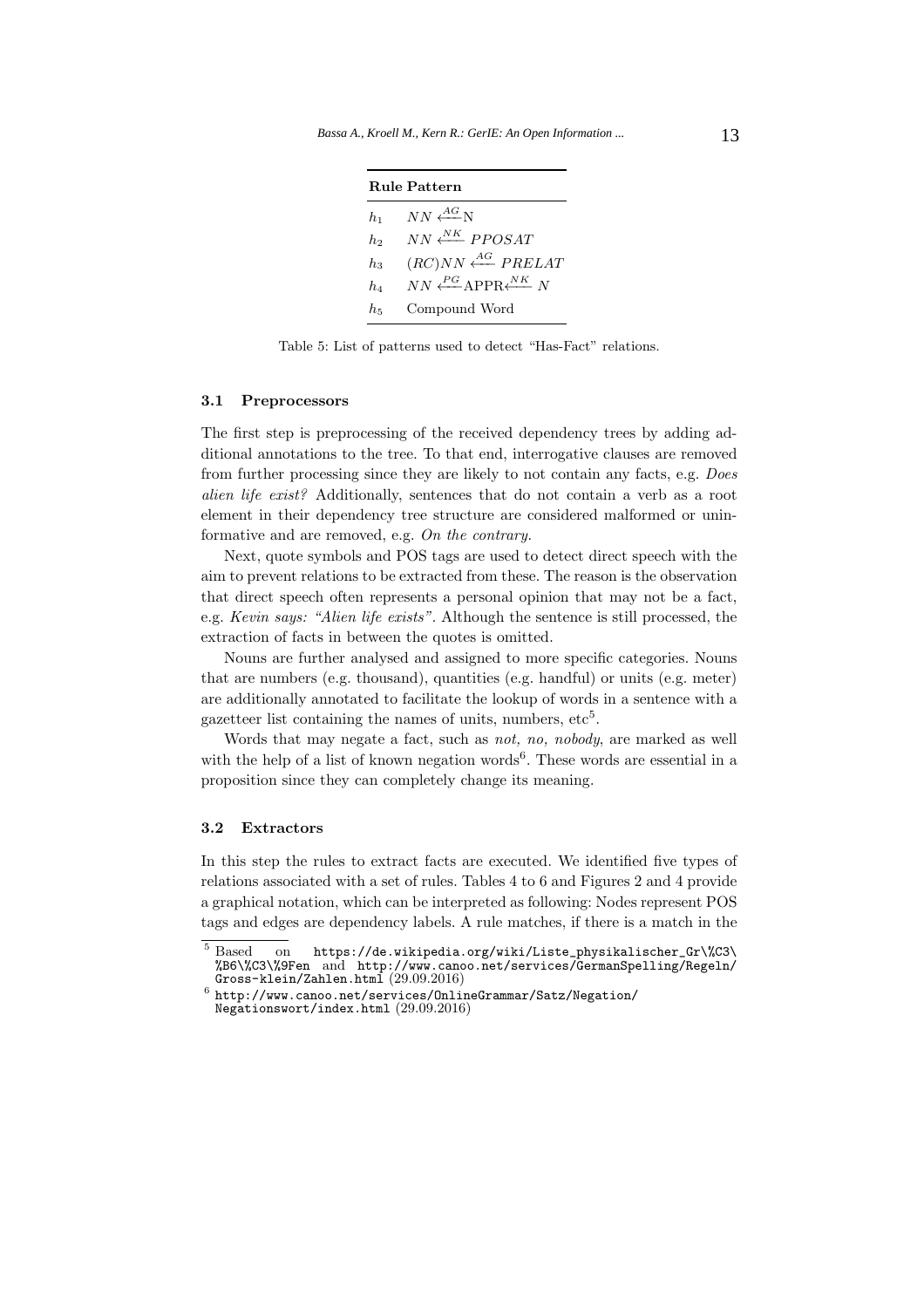|       | <b>Rule Pattern</b>                                                           |
|-------|-------------------------------------------------------------------------------|
| $p_1$ | $N \xleftarrow{MNR} \text{APPR} \xleftarrow{NK} N$                            |
| $p_2$ | $N \stackrel{OP}{\longleftarrow} \text{APPR} \stackrel{NK}{\longleftarrow} N$ |

Table 6: The two "Preposition-Fact" rules.

POS tags together with a match of the relation type. If there is more than one relation type, the rule matches if any of the relation types match. The direction of the arrows shows which end may assume the role of the head. Thus the rule only matches the dependency graph if there is also a match in that direction. A relation is detected when the path from left to right matches a part of the dependency tree of the sentence.

### **3.2.1 Is-Fact Rules**

These rules detect the "is" relation between entities: X is Y, where X is a common or proper noun, and Y is a common noun: [Peter][is][human], [lion][is][predator]. In Table 4 the individual rules are listed.

# **3.2.2 Has-Fact Rules**

These rules aim at detecting the "has" relations and are listed in Table 5. Since verbs used as nouns may lead to abstract facts we explicitly excluded these, e.g. das Wohnen in Großstädten (living in big cities) yields [Großstadt][hat][Wohnen] ([big city][has][living]). Many of the extracted facts are abstract and often describe general concepts. The rule named  $h_5$  in Table 5 was introduced based on the observation that in the German language many compound words actually represent has-fact relationships, e.g. "Google-Chef" (Google has a boss).

# **3.2.3 Preposition-Fact Rules**

This set of rules identifies relations mediated by prepositions, e.g. *[New* York][in][America]. Table 6 lists the two rules. Similarly to the has-fact rules, relations extracted via these patterns tend to have a more general nature.

# **3.2.4 Noun-Mediated-Fact Rules**

This set of rules aims to detect relations mediated by a noun phrase, e.g. [New York][Stadt in][Amerika] ([New York][city in][America]). Since each common noun is a possible mediator between two entities every time the extractor module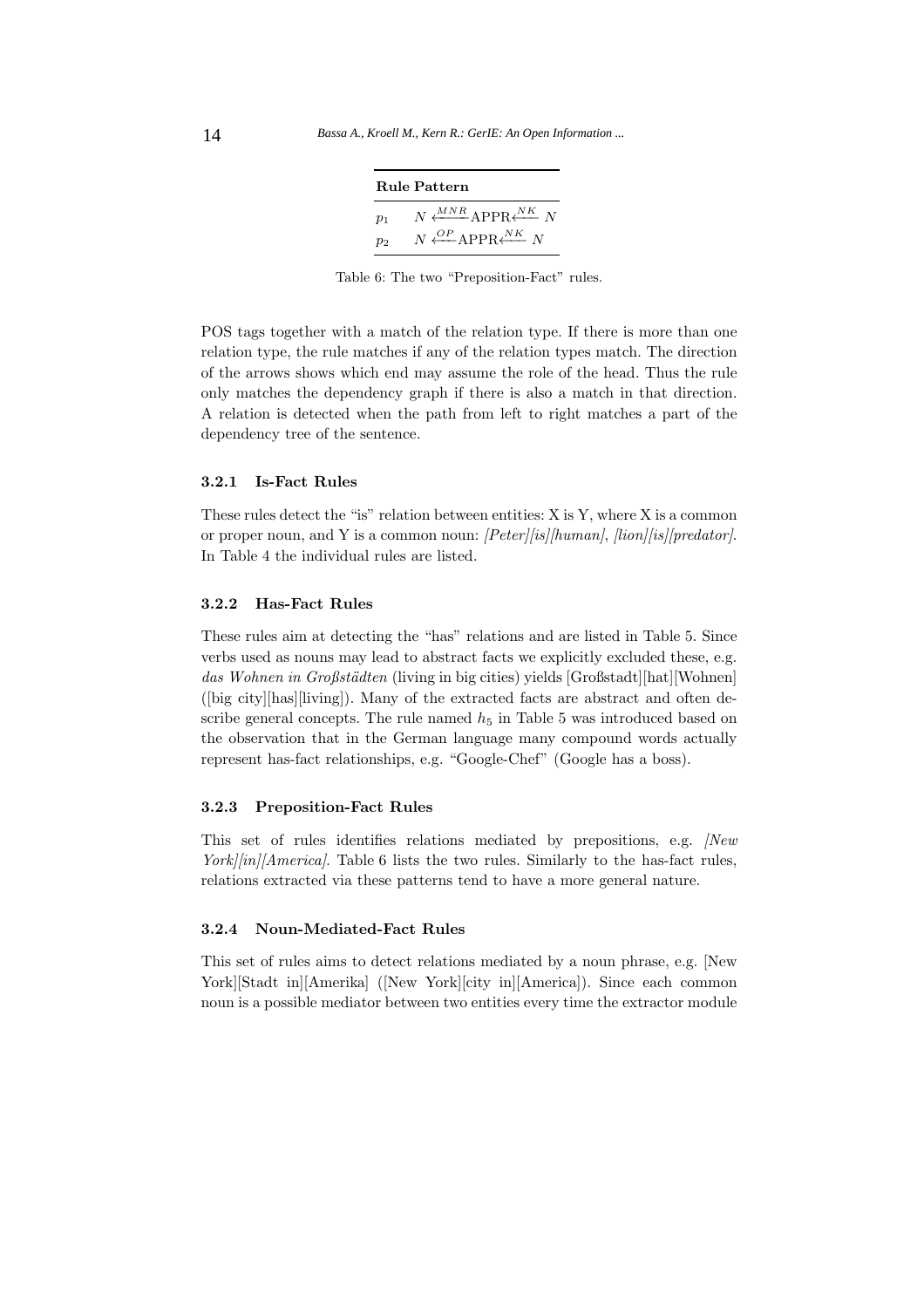

Figure 2: Overview of the rules associated with "Noun-Mediated-Facts". All patterns are combined into a single graph. The final extraction pattern can be constructed by following the path from left (*Entity 1*) to right (*Entity 2*), passing over the middle point NN (Relation).

encounters a common noun in the dependency tree, it tries to find a left entity and a right entity for it. The patterns for detecting these entities are shown in Figure 2. There are many possible combinations of patterns for the first and second entities mediated by the same common noun.

The extraction pattern  $e_{21}$  (Compound) is a special pattern that extracts entities from part of the relation. Here, the relation is a compound with a hyphen (Google-CEO). The first part is considered to be the entity and the second one is deemed to be the actual relation.  $e_{14}$  is another special pattern, which detects entities in relations that are explicitly written with a form of the word sein (to be), such as "Obama ist Präsident von Amerika." (Obama is the President of America.)

#### **3.2.5 Verb-Mediated-Fact Rules**

A verb-mediated fact consists of one subject, one verb and an arbitrary number of objects. The dependency grammar offers a relatively easy way to obtain these components since the verb is always the root of a phrase in the tree and the subject is an explicitly labelled child. One of our requirements for facts was that they were minimal (as suggested by [Bast and Haussmann, 2013]). To achieve this, we iterated the node elements in the tree bottom-up and separated the extracted facts from the tree when they were expandable for the rest of the sentence. In this way, every time a verb with a subject appears in a sentence, the relation is extracted along with the inherent objects. Next, we decided if it is a stand-alone fact and may get separated from the dependency tree based on the clause type to which the verb belongs: i) main clause, consisting of the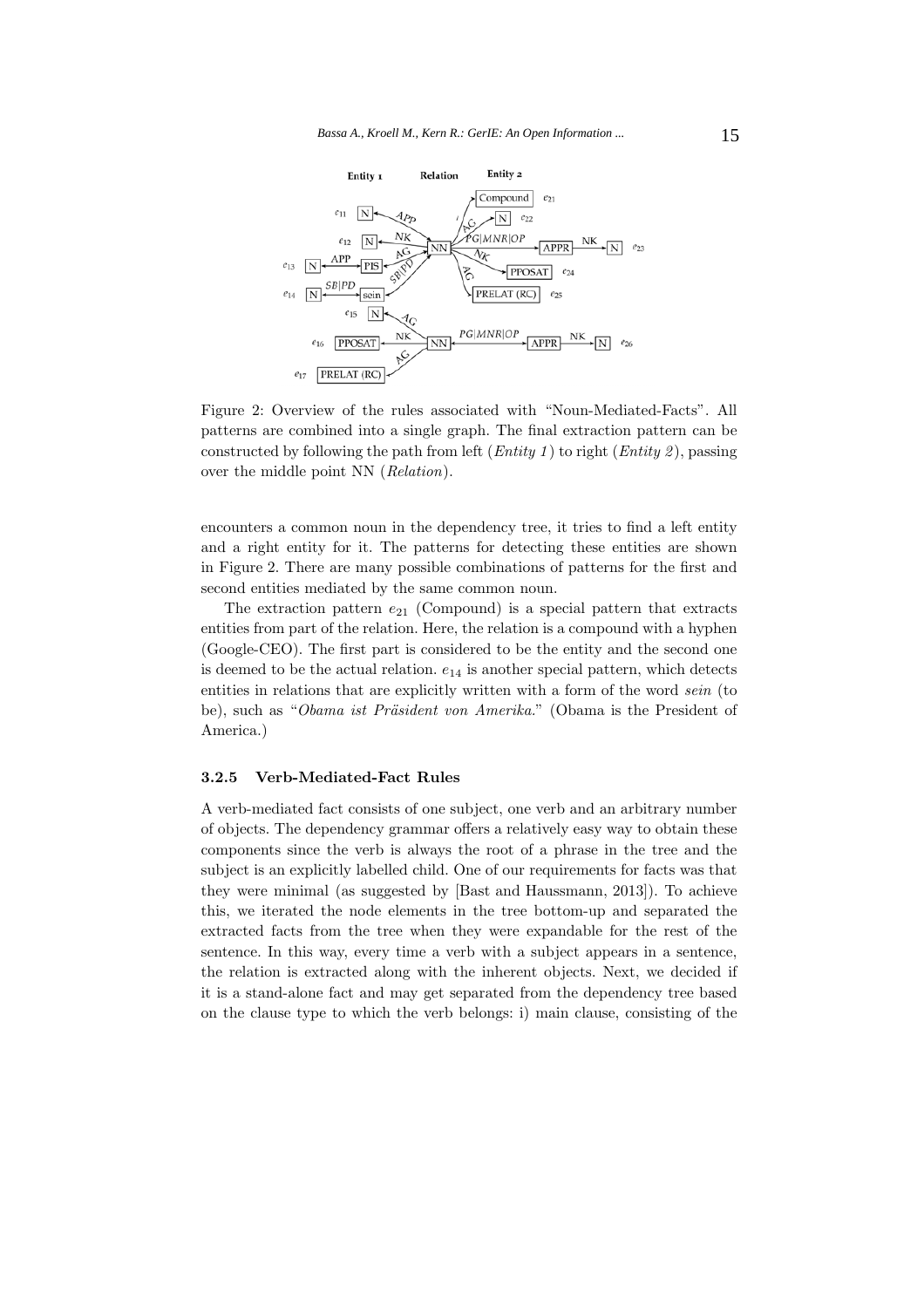

Figure 4: Example of sentences for the three clause types, which contain verbmediated facts and their dependency tree.

verb of the first main clause, ii) coordinate clause, if multiple main clauses are connected via a coordinating conjunction, iii) subordinate clause, for relative clauses introduced by a relative pronoun or subordinate conjunctions. Figure 4 lists examples for the three types of clauses.

#### **3.3 Post-Processing**

The individual facts extracted from the dependency tree are further processed and filtered.

#### **3.3.1 Conjunction Post-Processor**

To separate the tasks of our modules, we considered conjunctions decoupled from the extraction of facts. All coordinating conjunctions (und, sowie, wie, aber, doch) except disjunctive are taken into account this way. We did not process compound conjunctions, e.g. "weder ... noch" (either ... or) or "nicht nur ... sondern auch" (not only ... but also), since they are rather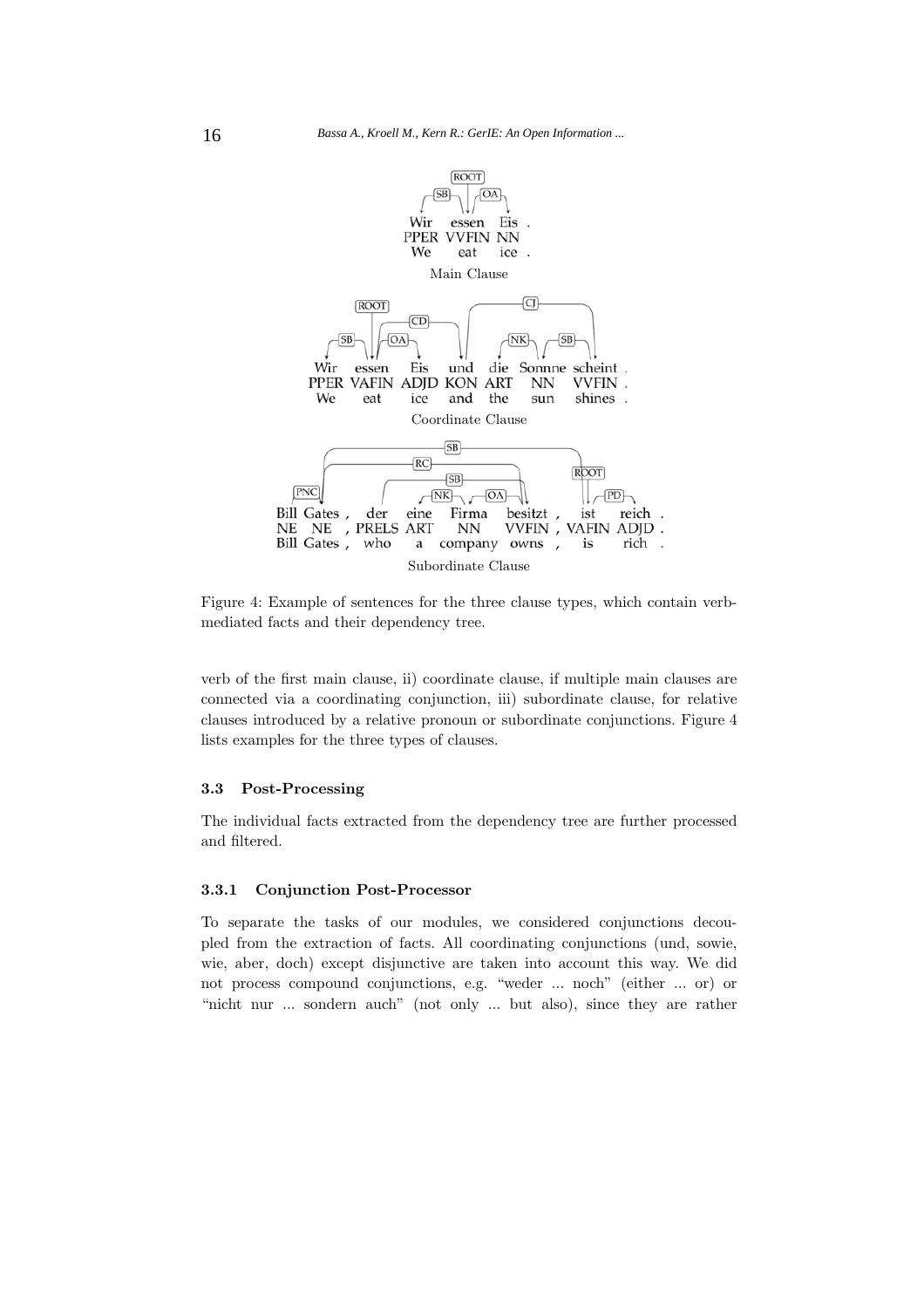infrequent and more difficult to handle. The idea was to ensure minimality. Facts such as [Garfield][likes][Lasagne and Spaghetti] should be split into [Garfield][likes][Lasagne] and [Garfield][likes][Spaghetti].

# **3.3.2 Relative Pronoun Post-Processor**

This post-processor handled facts extracted from relative clauses (RCs) to remove or modify pronouns. Three types of pronouns must be addressed differently:

- **–** Substituting relative pronoun (PRELS): "der Mann, der in Graz arbeitet" −→ [in Graz][arbeitet][der der Mann]
- **–** Attributive relative pronoun (PRELAT): "der Mann, dessen Freund in Graz arbeitet" →− [in Graz][arbeitet][dessen Freund der Freund des Mann(s)]
- **–** Adverbial interrogative or relative pronoun (PWAV): "Das Haus, wo er wohnt, ist groß."  $\rightarrow$  [er][wohnt][we im Haus]

# **3.4 Proposition Generator**

A proposition generator is used to convert facts into a proper output format. Rather than of generating multiple propositions for a single fact, we decided to use an n-ary representation. This procedure has been chosen to preserve all textual information.

#### **4 Evaluation**

To evaluate of our OIE system, two dedicated test data sets were gathered and manually annotated by two human annotators (native speakers) establishing a gold standard.

#### **4.1 Data Sets**

# **4.1.1 GerNews**

The first dataset was created by randomly selecting 150 sentences from a collection of German news articles, gathered around 2014 from 17 German news websites, such as http://www.faz.net/, http://diepresse.com, http: //german.ruvr.ru or http://europa.eu/. The articles consisted of 603 words on average. The sentence length in GerNews ranged from 3 to 40 words, and the average number of words was about 16 (which is in line with the expectations, e.g. [Groeben and Vorderer, 1982]). Due to the domain, the dataset contained more direct or reported speech then usual and included some sentences that did not fit the classical subject-predicate-object structure.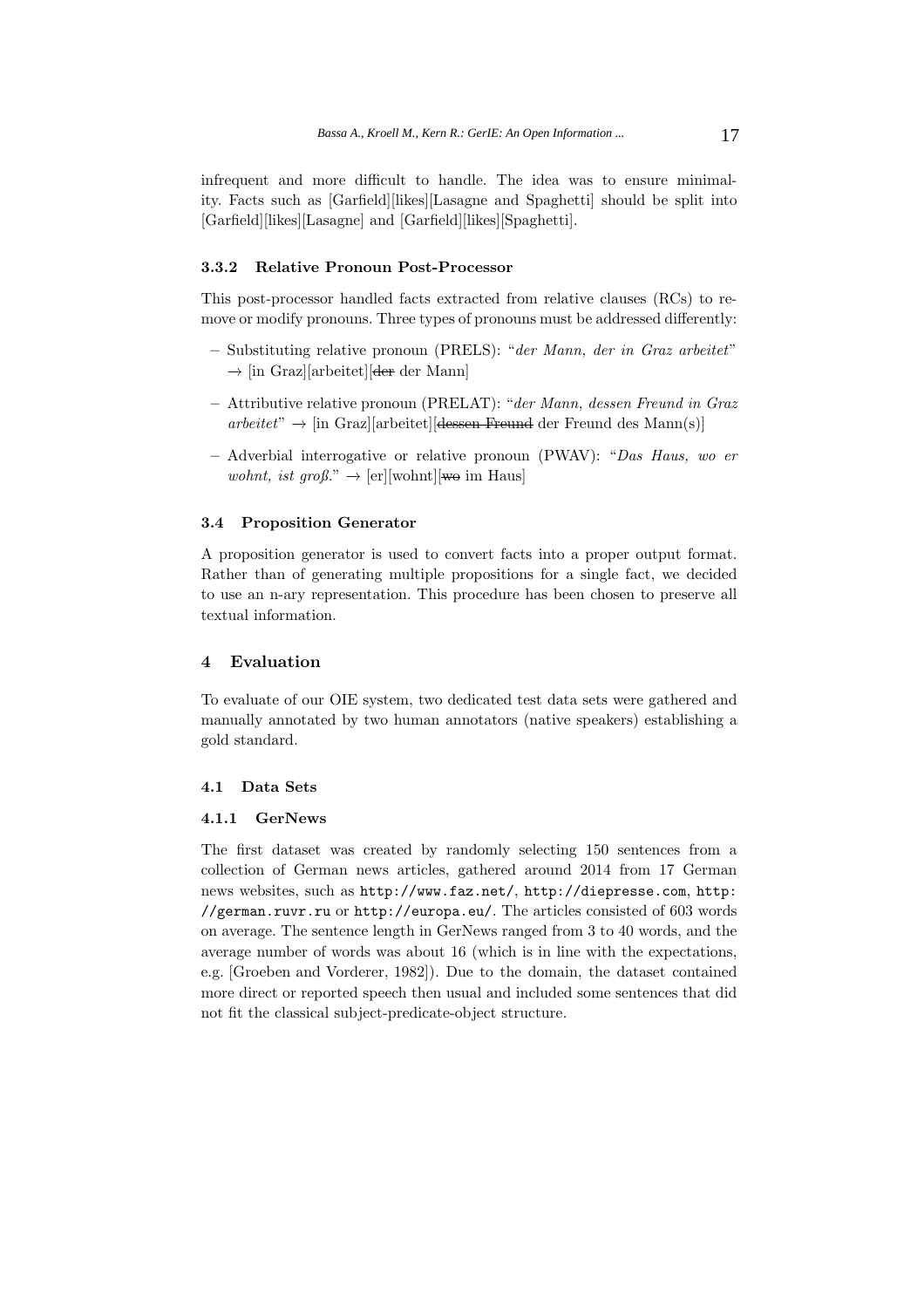# **4.1.2 GerBH**

In order to estimate how an OIE system generalises to other types of text, we introduced a second data set from the domain of classical printed encyclopaedias. We assembled the second dataset out of  $Brockhaus^7$  articles. Until the rise of online encyclopaedias, Brockhaus used to be the largest German language encyclopaedia. Its writing style is special because the goal was to accommodate as much information as possible in a small space, since every additional page would increase printing costs. We randomly selected articles until we obtained 100 sentences. Note that we skipped articles that were shorter than 10 words since they often simply referred to another article. The length of the sentences ranged from 1 to 59, with an average number of 21.4 words per sentence.

#### **4.2 Annotation Procedure**

Our goal was to annotate each sentence with all possible distinct facts that can be extracted from it. Since such a procedure involves a high degree of manual work it is limited to smaller evaluation corpora. While many recent systems [Bast and Haussmann, 2013, Del Corro and Gemulla, 2013] eschewed gold facts and labelled each extraction as correct or incorrect manually, we were interested in automating the evaluation process as much as possible. Gold facts make it possible to calculate the precision of the extracted tuples and the recall value. Moreover, they allow to repeat the experiments using alternative methods and arrive at comparable results.

To make gold facts as consistent as possible we defined several requirements:

- **Syntax:** We decided to apply the form [subject][relation][object][relation<sub>2</sub>] to each gold fact. Object and relation<sub>2</sub> can be empty (e.g. [Einstein][died][][]). Relation<sub>2</sub> optionally contains the second part of a relation, which can be used either as part of the relation or as part of the object: in the fact [Einstein][likes][in summer][to swim] "to swim" could be attached either after "likes" or before "in summer".
- **Type:** A gold fact has to belong to one of the 5 types GerIE supports (is fact, has fact, preposition fact, noun-mediated fact, verb-mediated fact). Without this restriction, the number of possible gold facts would be unknown since there is no objective way to establish which parts of a sentence constitute a fact.
- **Minimality:** To reduce the number of gold facts, we decided that a gold fact has to be minimal. This requirement only affects the main items in the subject, relation and object. For example *[He][buys][red and yellow apples]*

<sup>7</sup> http://www.brockhaus.de/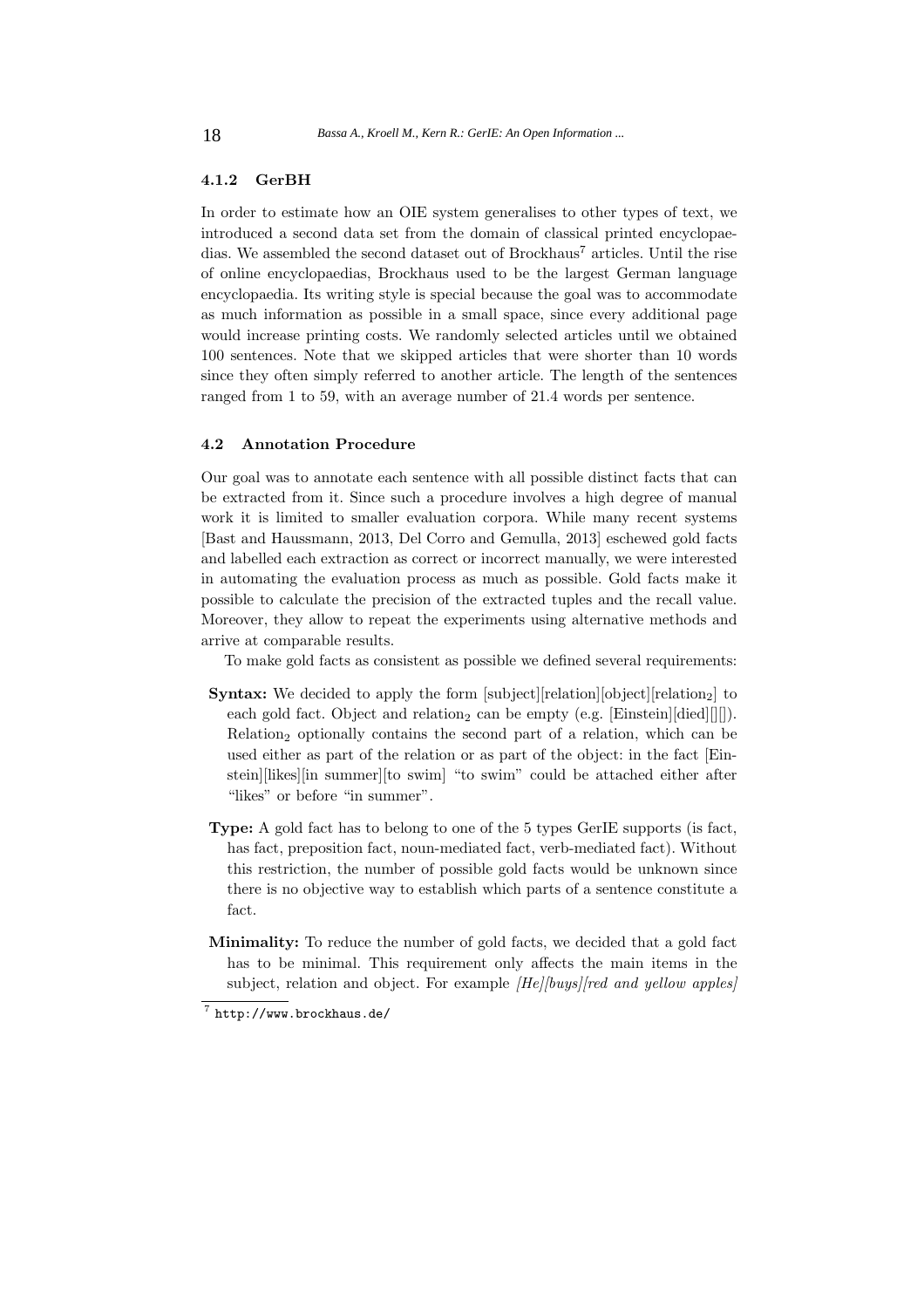is minimal since the main item of the object is "apple", while "red and yellow" are merely describing it and should not be separated. In contrast,  $[He][buys][apples and bananas]$  has two main items as objects and requires two gold facts (one for each object). We did not apply this rule to facts that would lose meaning or make no sense, if the conjunct phrases were separated: *[John and Tim][are][a team]* is a minimal fact. Additionally, a fact should not occur within another fact, but only if the other fact would lose its meaning without the first one.

- **Word form:** Only words from the sentence can be a gold fact, and they must have exactly the same form. This can lead to grammatically false facts when words in the sentence and in the fact are in a different case (e.g. "John's car is blue"  $\rightarrow$  [John's][has][car], because in German "John's" would be Genitive and written as "Johns") or has a different number (e.g. "John and Tim work in America"  $\rightarrow$  [John][work][in America]). This is necessary because GerIE does also not alter any words, and facts will be checked to the exact equality to gold facts. An exception with that regard is the implicit "is" in facts, "has" in has facts and "of" in noun-mediated facts.
- **Word selection:** It is possible to write several gold facts, e.g. each with a different combination of adjectives for the noun. Since it is difficult to establish which words are indeed essential to a fact, we simply used all occurring words which fit in the fact. From the phrase "America's hard-working president Obama..." a gold fact *[Obama][hard-working president of*]*[America][]* could be obtained. This obviates the need to create multiple similar gold facts and ensures that our facts remain as distinct as possible.
- **Distinct facts:** We excluded facts that can be inferred from other facts from the gold facts. For example, from the sentence *[Obama][hard-working presi*dent of  $||$ America $||$  the two facts ([Obama][is][hard-working president]] and [America][has][hard-working president][]) can be inferred. Hence they are not gold facts. This always applies when a noun-mediated gold fact exists.
- **Word order:** The word order in a gold fact should be same to that in the sentence.
- **Implicit references:** We did not include phrases that were implicitly referenced in the gold phrases. For example, from the sentence "He visited India, talked to president Mukherjee." a human can identify that Mukherjee is president of India, but our dependency parser does allow to derive this information. Since such references cannot be detected, we only accepted gold facts that can be identified with help of our dependency parser.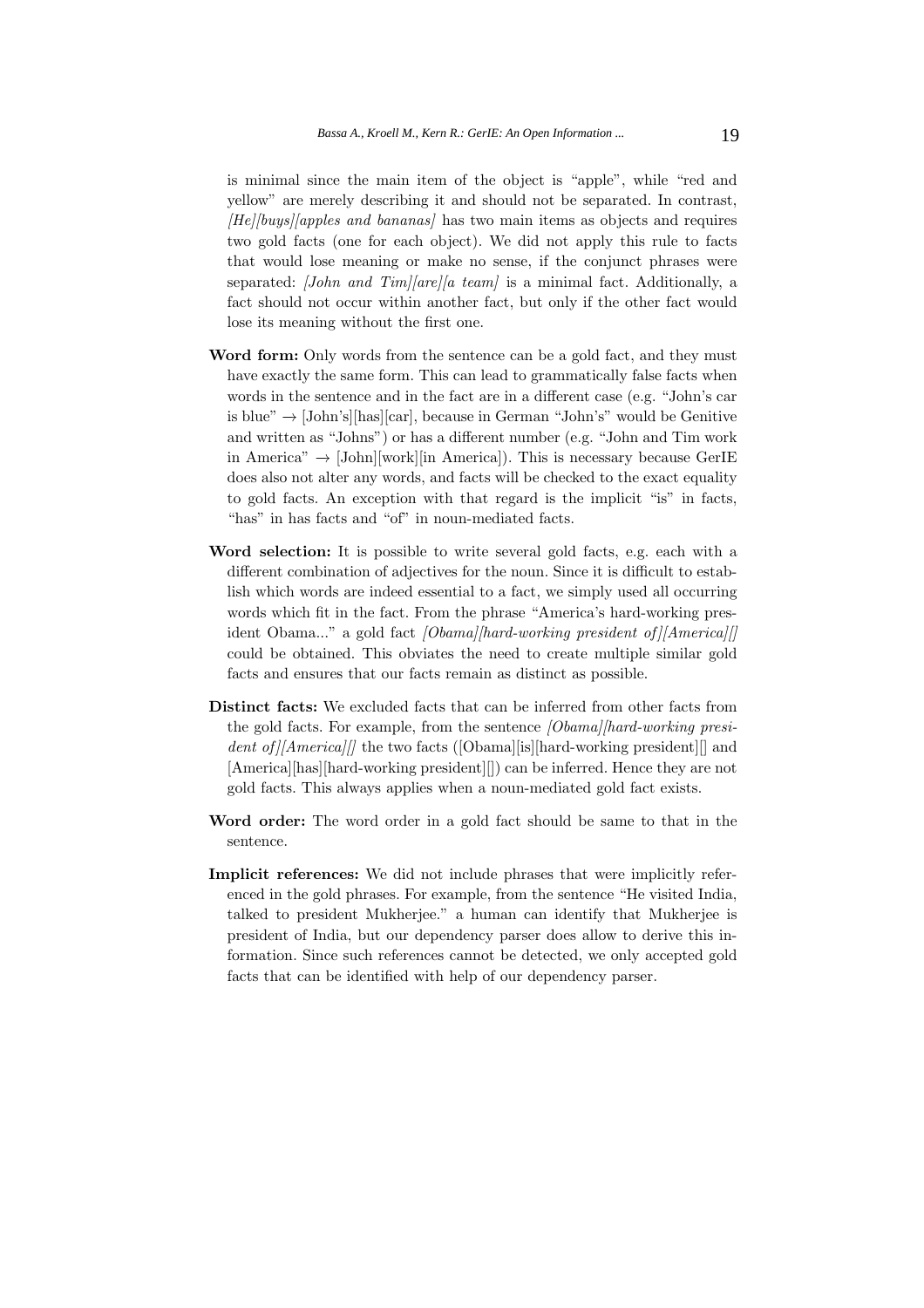We also aimed to establish how useful extracted facts were. Although OIE systems can extract large amounts of relations, their usefulness is not always apparent. We selected 4 categories, into which each gold fact can be assigned in a relatively uncomplicated way:

- **Not Useful**: a category for all facts that were viewed as non-informative. This applies to overly specific facts ( [Kofi Annan][required][from Goodluck Jonathan the assurance, that they will accept the election outcome][]), overly general facts since the context is often missing ( [refugees][live][with rebels][]) and the relations that are too unspecific ([elections][are][in four weeks in Nigeria][]).
- **Abstract:** a category for has-facts, preposition facts and noun mediated facts. If one of the two objects in the relation is abstract (no real-life object), the fact deemed abstract, e.g. [terrorist][has][hate][], [events][in][Mariupol][] or [Moscow][has][notion][]. As shown in these examples, it can also apply to a named entity.
- **Concrete Named Entity:** a category for the most interesting kind of facts, that are typically targeted by traditional IE systems. A concrete fact generally contains specific information about a named entity, such as [Kofi Annan][is][Nobel peace laureate][] or [Nigeria][has][politicians][]. References to named entities were also accepted (e.g. [she][lives][in Berlin][]).
- **General Knowledge:** a category for all facts that provide concrete knowledge about things in the world and are not only valid for a short time period, e.g. [Ukrainians][work][on Russian construction sites][], [UDID][serves][real-time tracking of iPhones][].

We collected this information to allow for a more in-depth analysis, for example if the algorithm achieves significantly higher recall in a specific category.

#### **4.3 Gold Facts**

Using our annotation procedure, we annotated a total of 506 gold facts for the GerNews data set. Each sentence contained 3.37 distinct facts on average. Although the GerBH dataset is smaller, we were able to identify 452 gold facts there, leading to a larger rate of 4.52 facts per sentence. Due to its distinctive writing style, GerBH contains proportionally twice as many facts as GerNews. Moreover, sentences in GerBH often do not contain verbs, provided that the reader is likely to comprehend the meaning, such as in: "John B., secretary,  $etc$ ".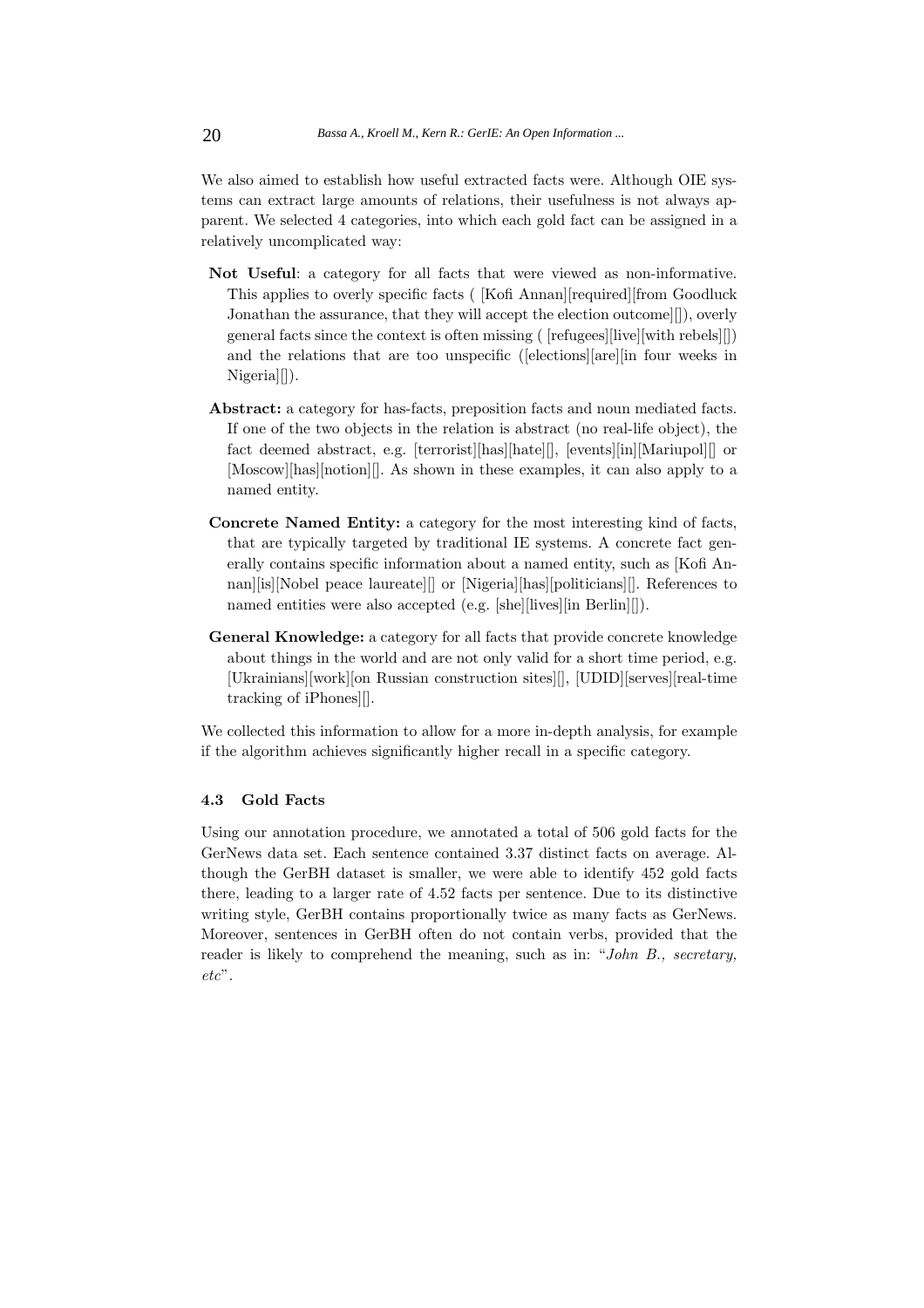| Measure                                       | <b>GerNews GerBH</b> |      |
|-----------------------------------------------|----------------------|------|
| Sentences                                     | 150                  | 100  |
| Gold facts                                    | 506                  | 452  |
| Per sentence                                  | 3.37                 | 4.52 |
| Extracted facts                               | 512                  | 407  |
| Per sentence                                  | 3.41                 | 4.07 |
| Correct, minimal, complete                    | 364                  | 184  |
| Correct, minimal                              | 14                   | 9    |
| Correct, complete                             | 16                   | 24   |
| Incorrect                                     | 118                  | 187  |
| Precision                                     | 0.77                 | 0.54 |
| Recall                                        | 0.78                 | 0.48 |
| ${\rm F}_1$                                   | 0.77                 | 0.51 |
| Gold facts from correctly parsed phrases      | 446                  | 241  |
| Extracted facts from correctly parsed phrases | 434                  | 249  |
| Precision                                     | 0.91                 | 0.88 |
| Recall                                        | 0.88                 | 0.90 |
| $F_1$                                         | 0.89                 | 0.89 |

Table 7: Overview of GerNews and GerBH data sets, including detailed evaluation results of the fact-extraction process.

# **4.4 Results**

We applied our algorithm on the two data-sets and measured the results. Table 7 shows that GerIE extracted 394 correct facts in total from the GerNews dataset, resulting in a precision of 0.77 and a recall of 0.78. 16 of the correct facts were not complete, and 14 were not minimal. The number of extracted facts per sentence is on average 3.37, indicating that more than two correct facts per sentence were obtained. Since GerIE's performance depends on that of the dependency parser, we also tagged each fact with the information on whether the underlying phrase was correctly parsed. As a result, we could calculate precision and recall values for a filtered set of facts produced solely based on correctly parsed sentences. In that respect GerIE achieved 0.91 precision and 0.88 recall for the GerNews data set.

Our system had a poorer performance on the GerBH data set, with only 217 correctly extracted facts, yielding a precision of 0.54 and a recall of 0.48. 9 of the extracted facts were correct but not complete, and 24 were correct but not minimal. The total number of extracted facts was 407, leading to 4.07 facts per sentence, and also precision was low (0.54). Nearly all of the missed or incorrect facts were attributable to incorrectly parsed sentences. Considering facts based only on correctly parsed sentences improved the results (i.e. a precision of 0.88 and a recall of 0.90).

In addition, we conducted a manual evaluation of PropsDE [Falke, 2016] on our data sets to put the results for GerIE into perspective. Due to differences in the representations of extracted tuples, we restricted our evaluation to a pro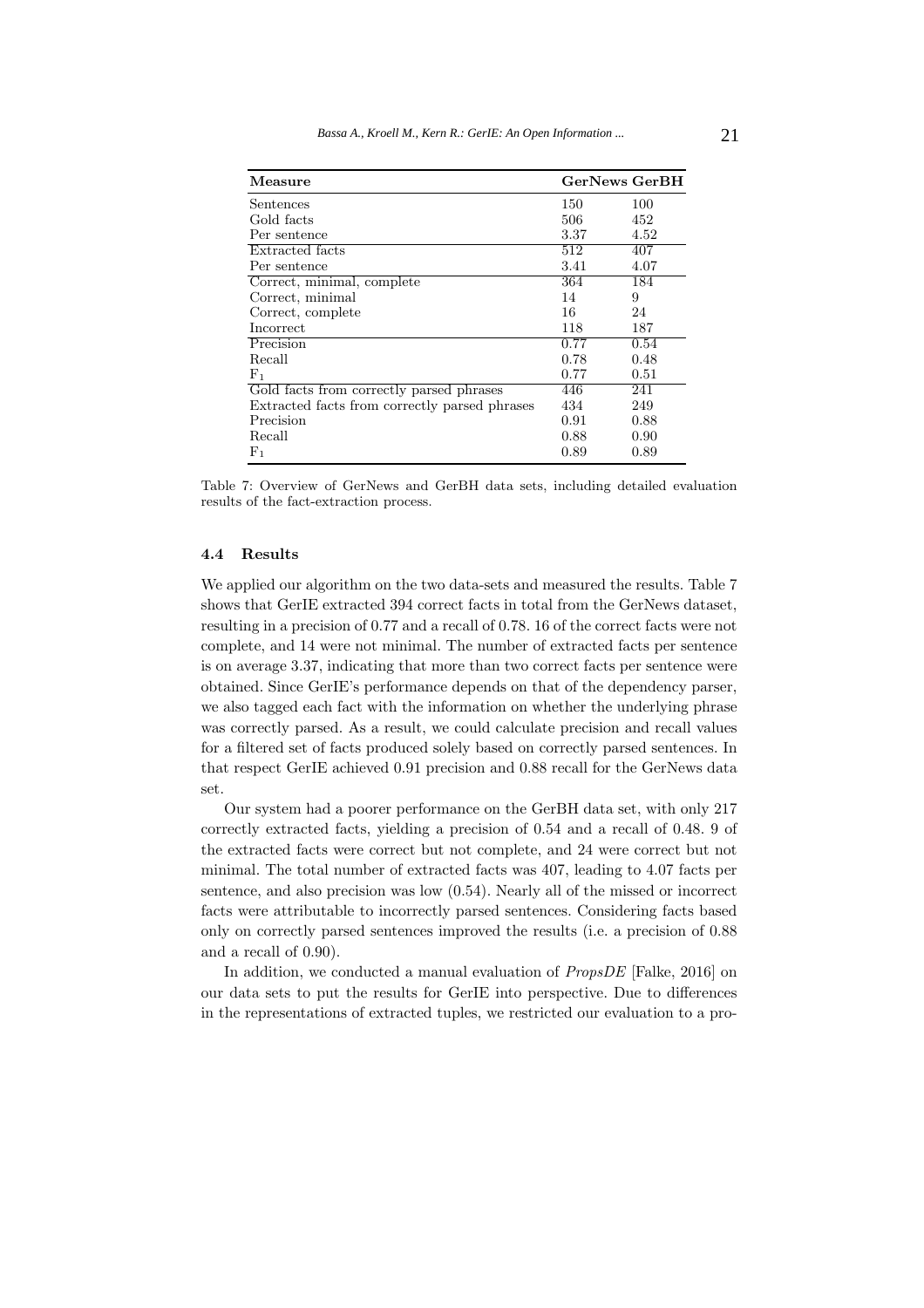portion of correctly extracted facts. The parser component of PropsDE failed to produce correct results for some of the sentences, which were subsequently excluded from the evaluation, resulting in 94 and 41 for the GerNews and GerBH corpora, respectively. We established that the precision was 0.85 for GerNews and 0.68 for GerBH.

# **4.5 Discussion**

The precision and recall of both datasets used in our study are quite dissimilar, when all sentences are included. GerNews achieves better results, which can partly be due to the parser being trained on the TIGER corpus that also contains news articles. This difference is even more pronounced for PropsDE.

Further analyses of incorrect or missing facts revealed that erroneous dependency parses were mainly responsible for incorrectly extracted facts, which prompted us to limit the performance figures to correctly parsed sentences. Another reason for errors include too general extraction patterns, missed essential phrases and dependent subordinate clauses. The missing facts were also caused by rejected subordinate clauses and accidental filtering, for instance, due to punctuation marks. For correctly parsed sentences, the extraction performance of both data sets is comparable (identical  $F_1$  of 0.89), suggesting that our system can be applied to other domains as well.

Compared to the two state-of-the-art English OIE systems ClausIE and CSD-IE, the number of extracted facts and the precision values are similar, when considering the results of GerIE's GerNews evaluation and those published by [Bast and Haussmann, 2013]. All systems extract on average more than 3 facts per sentence.

#### **5 Conclusions**

In this paper, we presented GerIE, an OIE system for the German language. As a starting point for our work, we surveyed the existing systems generally tailored to the English language. Following some of these methods, we established the core of our system as a set of manually crafted rules, which were applied on the dependency tree produced by parser components.

To evaluate the German language OIE systems, we generated two dedicated data sets, including manually annotated gold facts. They consisted of articles from two domains, news articles and encyclopaedic articles, that differ with regard to writing style and information density. Our system's evaluation indicates that GerIE's performance is comparable to its English counterparts, in terms of key characteristics. The quality of the preceding dependency parsing step determines the final quality of the extracted facts.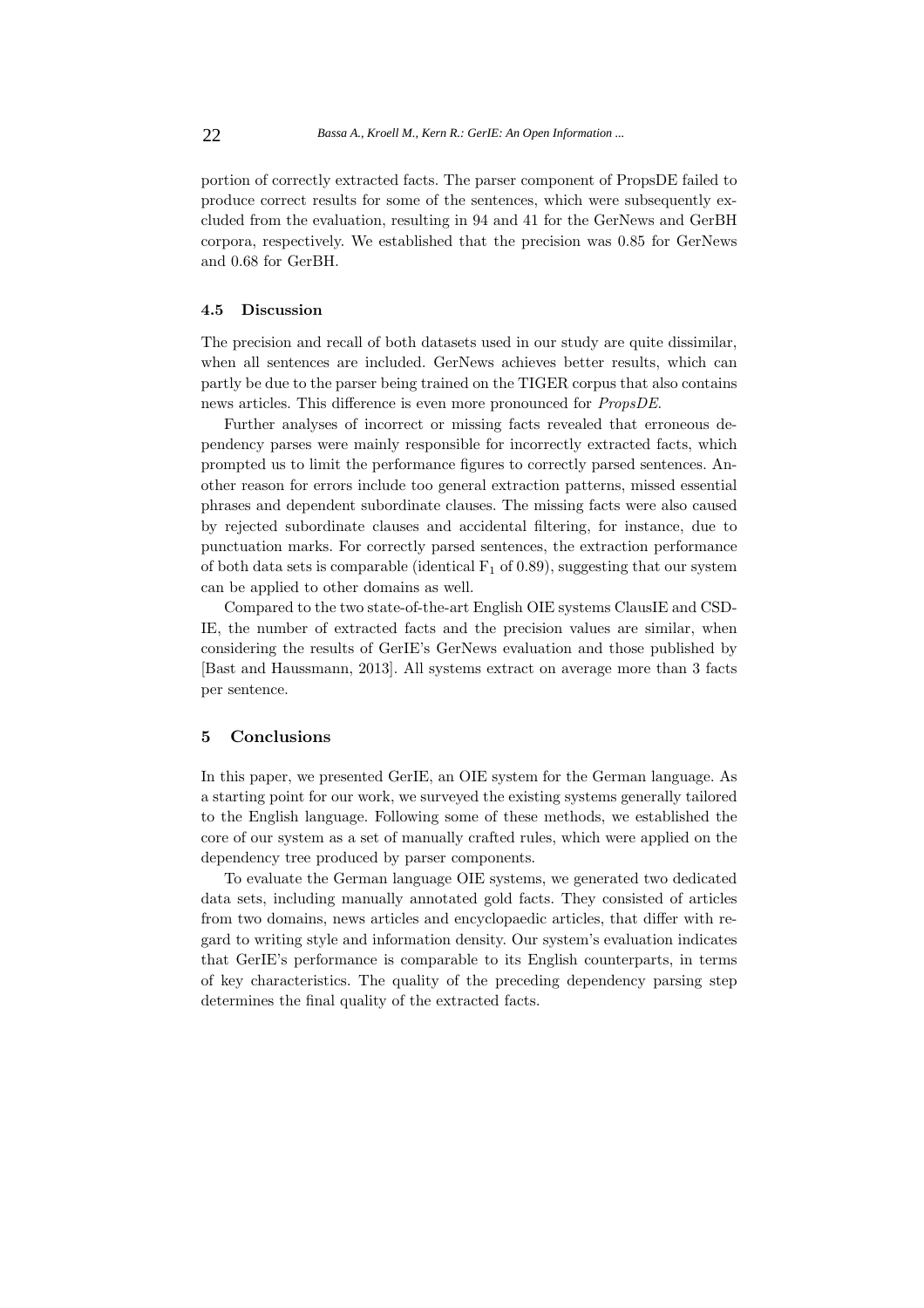For future research, we plan to investigate methods based on machine learning rather than on hand crafted rules. Furthermore, we plan to apply GerIE to evaluate its suitability under a fact-checking scenario.

# **Acknowledgments**

The Know-Center is funded within the Austrian COMET Program - Competence Centers for Excellent Technologies - under the auspices of the Austrian Federal Ministry of Transport, Innovation and Technology, the Austrian Federal Ministry of Economy, Family and Youth and by the State of Styria. COMET is managed by the Austrian Research Promotion Agency FFG.

# **References**

- [Akbik and Broß, 2009] Akbik, A. and Broß, J. (2009). Wanderlust: Extracting semantic relations from natural language text using dependency grammar patterns. In Proceedings of the 2009 Semantic Search Workshop at the 18th International World Wide Web Conference.
- [Akbik and Löser, 2012] Akbik, A. and Löser, A. (2012). Kraken: N-ary facts in open information extraction. In Proceedings of the Joint Workshop on Automatic Knowledge Base Construction and Web-scale Knowledge Extraction, AKBC-WEKEX '12. Association for Computational Linguistics.
- [Banko et al., 2007] Banko, M., Cafarella, M. J., Soderland, S., Broadhead, M., and Etzioni, O. (2007). Open information extraction for the web. In Proceedings of the International Joint Conference on Artificial Intelligence, IJCAI '07.
- [Bast and Haussmann, 2013] Bast, H. and Haussmann, E. (2013). Open information extraction via contextual sentence decomposition. In Proceedings of the 2013 IEEE 7th International Conference on Semantic Computing, ICSC '13. IEEE.
- [Castella Xavier et al., 2013] Castella Xavier, C., de Lima, S., Lucia, V., and Souza, M. (2013). Open information extraction based on lexical-syntactic patterns. In Proceedings of the Brazilian Conference on Intelligent Systems, BRACIS '13. IEEE.
- [Christensen et al., 2010] Christensen, J., Soderland, S., Etzioni, O., et al. (2010). Semantic role labeling for open information extraction. In Proceedings of the NAACL HLT 2010 1st International Workshop on Formalisms and Methodology for Learning by Reading, pages 52–60. Association for Computational Linguistics.
- [Cimiano and Wenderoth, 2005] Cimiano, P. and Wenderoth, J. (2005). Automatically learning qualia structures from the web. In Proceedings of the ACL-SIGLEX Workshop on Deep Lexical Acquisition. Association for Computational Linguistics.
- [Del Corro and Gemulla, 2013] Del Corro, L. and Gemulla, R. (2013). ClausIE: Clause-based open information extraction. In Proceedings of the 22nd International World Wide Web Conference. International World Wide Web Conferences Steering Committee.
- [Fader et al., 2011] Fader, A., Soderland, S., and Etzioni, O. (2011). Identifying relations for open information extraction. In Proceedings of the Conference on Empirical Methods in Natural Language Processing. Association for Computational Linguistics.
- [Falke, 2016] Falke, T. (2016). Porting an open information extraction system from english to german. Proceedings of the 2016 Conference on Empirical Methods in Natural Language Processing (EMNLP-16), pages 892–898.
- [Fellbaum, 1998] Fellbaum, C. (1998). WordNet: An electronic lexical database. The MIT press.